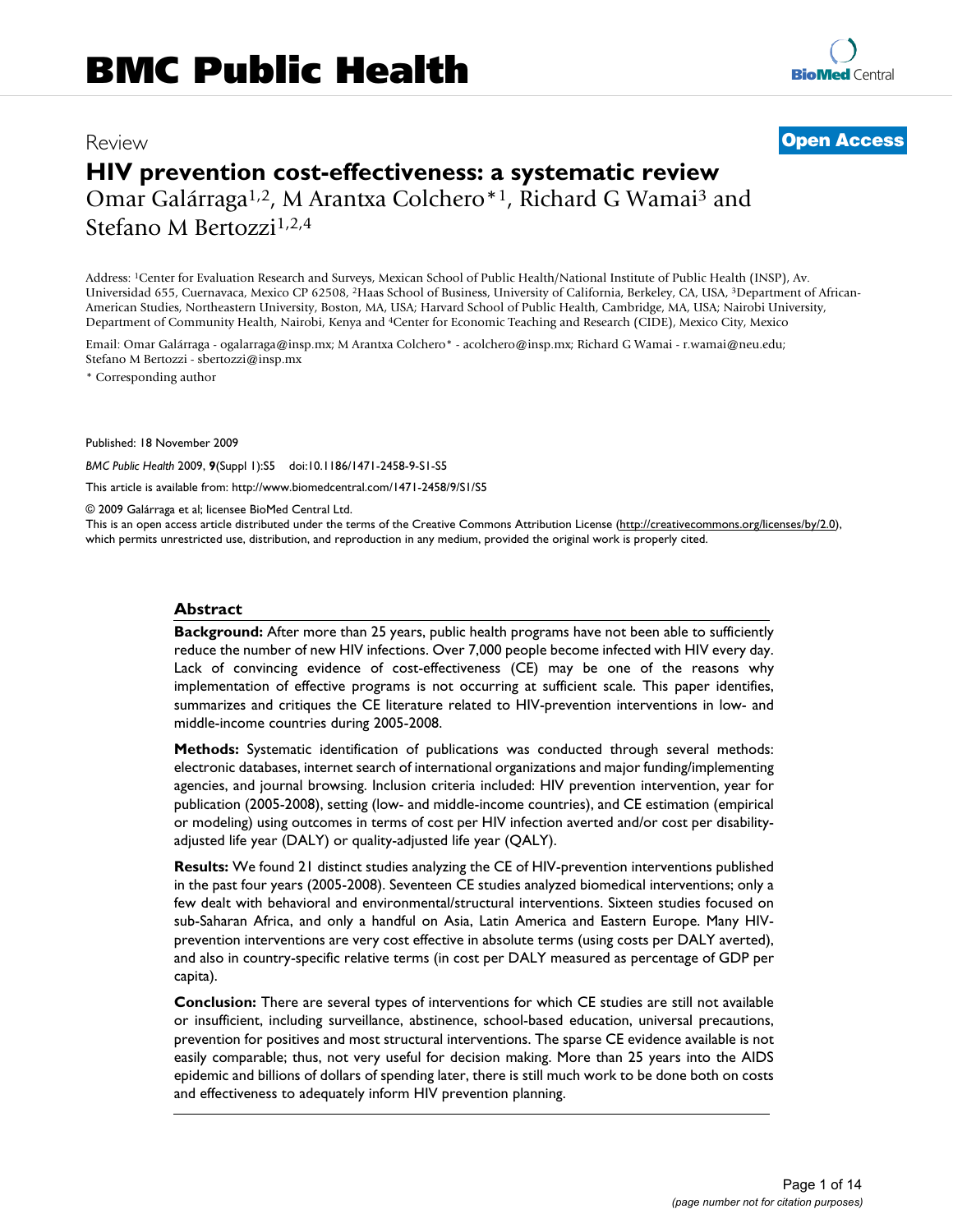# **Background**

After more than 25 years into an epidemic of a completely preventable disease, public health programs have not been able to sufficiently reduce the number of new HIV infections around the world. The global AIDS epidemic update reports that 2.7 million people acquired HIV during 2007 [1]; over 7,000 people were infected with HIV every day [2]. Prevention may save millions of people, but it is far from working well. One of the reasons why implementation of effective programs is not occurring at sufficient scale is because of insufficient evidence of the costeffectiveness (CE) of prevention interventions and programs [3].

Cost-effectiveness analysis (CEA) is a comparison of two or more alternatives in terms of their costs and effectiveness through a CE ratio: the difference in costs over the difference in effectiveness. Mathematical and epidemiological models are often required to simulate final outcomes from available data on intermediate outcomes. To make comparisons across different types of interventions and countries, CEA often uses a summary measure of effectiveness such as the quality- or disability-adjusted life years (QALYs/DALYs) gained/averted through interventions [4,5]. CEA can help decision-makers allocate resources and define priorities among a range of interventions.

Many studies on the CE of HIV-prevention interventions have appeared in the past four years (2005-2008), making substantial contributions to the literature since the publication of the *Disease Control Priorities Project* (DCPP) [3] and other reviews [6,7]. New interventions have emerged, increasing the debate for assessing resource allocation [8]. Furthermore, there are imperative reasons to conduct a new CE review. First, a dearth of CE data is available for HIV prevention [9,10]. Second, there is a need to make the limited, existing CE data available to program managers and implementers. Third, we need to update regularly the existing data to facilitate access: it may be difficult for decision-makers by themselves to easily absorb all the material that has appeared in recent years.

The objective of this paper is twofold: first it systematically reviews and summarizes the recent literature in terms of CE; second, it critiques and analyzes the comparability of the recent CE studies.

# **Methods**

The electronic databases utilized for the literature search were: Web of Science, Social Science Citation Index, PubMed (National Library of Medicine) and the American Economic Association's electronic bibliography of economic literature (EconLit). On-going projects by UNAIDS, World Health Organization (WHO), PEPFAR, and Global Fund to Fight AIDS, Tuberculosis and Malaria were also probed.

In addition, we reviewed the following scientific journals to find any articles not identified through keywords via electronic means: *AIDS, BMJ, Bulletin of the World Health Organization, Cost-effectiveness and Resource Allocation, Health Policy and Planning, International Journal of STDs and AIDS, JAMA, Journal of Acquired Immune Deficiency Syndrome, PLoS Medicine, Sexually Transmitted Diseases, and The Lancet.* Finally, suggestions from experts in the field complemented our search strategy.

| Domain                   | Description                      | <b>Search terms</b>                                                                                                                                                                                                                                                                                                                                                                                                                                                                                                                                                                                                                                                                                                                                             |
|--------------------------|----------------------------------|-----------------------------------------------------------------------------------------------------------------------------------------------------------------------------------------------------------------------------------------------------------------------------------------------------------------------------------------------------------------------------------------------------------------------------------------------------------------------------------------------------------------------------------------------------------------------------------------------------------------------------------------------------------------------------------------------------------------------------------------------------------------|
| Economic/evaluation      | Economic and Impact evaluation   | Cost, costing, effectiveness, cost-effectiveness, prevention, impact, HIV, AIDS                                                                                                                                                                                                                                                                                                                                                                                                                                                                                                                                                                                                                                                                                 |
|                          | Setting                          | Low- and middle-income countries (as per World Bank definition [11]); developing<br>countries, third-world countries,, limited-resource settings<br>(exclusion: high-income country)                                                                                                                                                                                                                                                                                                                                                                                                                                                                                                                                                                            |
| Intervention             | <b>Prevention interventions</b>  | HIV/AIDS; school-based education; abstinence education; voluntary counseling and<br>testing (VCT); peer-based programs; condom promotion and distribution;<br>information, education and communication (IEC); condom social marketing (CSM);<br>sexually transmitted infection (STI) treatment ("positive prevention"); antiretroviral<br>treatment/therapy (ART); mother-to-child HIV transmission (MTCT) interventions;<br>feeding substitution; harm reduction; needle exchange; drug substitution; blood safety;<br>universal precautions; post-exposure prophylaxis; women empowerment; behavior-<br>change programs; efficacy and effectiveness; structural interventions; social<br>interventions; self-help and support groups; male circumcision (MC). |
| <b>Publication Dates</b> | January 2005 to<br>December 2008 |                                                                                                                                                                                                                                                                                                                                                                                                                                                                                                                                                                                                                                                                                                                                                                 |

#### **Table 1: Search Terms and Restrictions**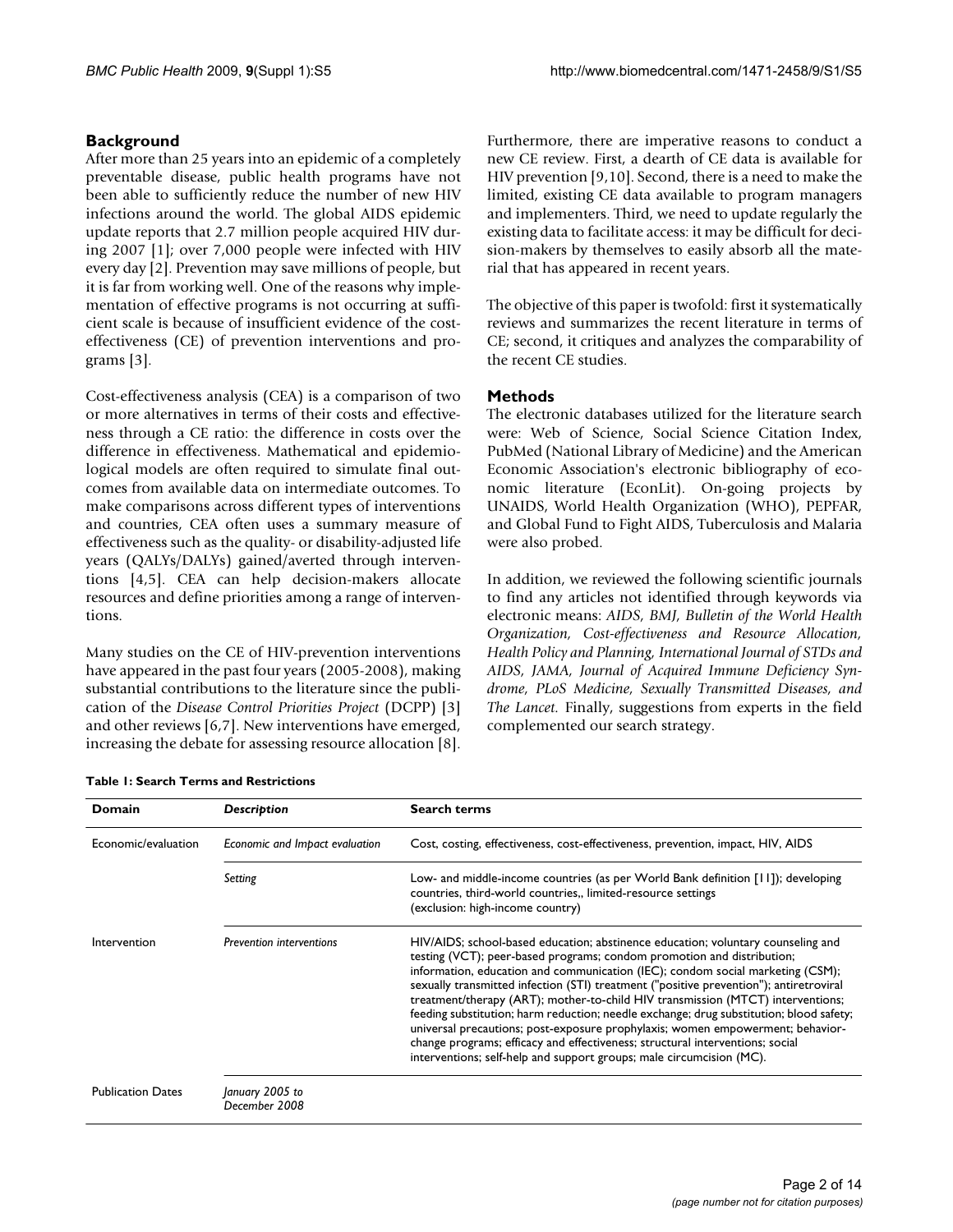Using the search terms and restrictions listed in Table 1 we retrieved 506 references. A preliminary analysis of abstracts was conducted, and led to the retrieval of 90 works for full-text assessment.

We systematically reviewed the literature for CEA studies that compared a new intervention or program modification with a comparison case (no-intervention, status quo, or other intervention). The studies were classified by type of intervention (behavioral, biomedical or structural) as well as the specific prevention intervention. Based on these criteria, we reviewed 21 distinct CE studies.

The information about costs and effectiveness was abstracted into a checklist for each of the studies fulfilling the search criteria. We noted the place of the intervention, the target population, and the main issue addressed, as well as the type of epidemic in which the program took place (concentrated, generalized) and the main CE results. We reported CE studies that used cost per HIV infection averted (HIA) or cost per DALY/QALY averted/gained as the main outcome variable.

The classification of interventions in this review comes from a typology used by the UNAIDS and the World Health Organization (WHO) [9] and recent reviews on HIV prevention published in the *Lancet* [10,12-14]. Nevertheless, some of the interventions fall under two or more of the types presented. A better typology should recognize the independence of intervention and target population. The lack of clarity in intervention typology is most acute in the area of structural intervention, rendering it more difficult to speak of CE of different interventions. Although efforts are underway [15], more explicit defini-

**Table 2: HIV Prevention Cost-effectiveness studies, 2005 - 2008**

tions of what specific services come under each heading are needed to improve CE comparability across countries and programs.

High-income countries were excluded because of several reasons: the bulk of the new infections come from lowand middle-income economies, and thus it is in those countries where the largest impact in terms of HIV infections averted can be made; more developed countries have more resources to spend on health and with relatively less scarcity comes less competition for life-saving interventions; the differences in transmission types and the socio-cultural context warrant a separate analysis by income level [1,16,17].

To summarize the information obtained from the individual studies, we created graphs depicting the HIV-prevention interventions in terms of their cost per DALY [18], both in absolute terms and as percentage of the countryspecific per-capita gross domestic product (GDP) [19].

# **Results**

Table 2 presents a summary of the studies addressing CE of the HIV-prevention interventions, by type of intervention. From the 21 distinct CE studies identified, five addressed behavior change interventions; seventeen dealt with biomedical interventions; and three analyzed structural/environmental interventions (the total number of interventions studied adds to 25 because one study dealt with several interventions at once).

In terms of the regional and epidemic type (defined in Additional File 1), we found sixteen studies from sub-Saharan Africa (low- and high-level generalized epidem-

| <b>INTERVENTION</b>                                          | # of studies | <b>REFERENCES</b>                                                                                                                                                         |
|--------------------------------------------------------------|--------------|---------------------------------------------------------------------------------------------------------------------------------------------------------------------------|
|                                                              |              | <b>Behavior Change</b>                                                                                                                                                    |
| • Voluntary counseling and testing                           |              | Hausler, Sinanovic et al 2006; Hogan, Baltussen et al. 2005; John et al 2008 [20-22].                                                                                     |
| • Treatment for addictions                                   |              | Vickerman, Kumaranayake et al. 2006 [23].                                                                                                                                 |
| • School-based interventions                                 |              | Hogan, Baltussen et al. 2005 [21].                                                                                                                                        |
|                                                              |              | <b>Biomedical Interventions</b>                                                                                                                                           |
| • Antiretroviral therapy                                     |              | Over, Marseille et al. 2006 [24].                                                                                                                                         |
| • Prevention of Mother-to-Child Transmission                 |              | Hogan, Baltussen et al. 2005; Reynolds, Janowitz et al. 2006; Soorapanth, Sansom et<br>al. 2006; Maclean and Stringer 2005; Teerawattananon, Vos et al. 2005; [21,25-28]. |
| • Treating STIs                                              | 5            | Hogan, Baltussen et al. 2005; Vickerman, P., F. Terris-Prestholt, et al. 2006; Price,<br>Stewart et al. 2006; Oster 2005; White, Orroth et al. 2008 [21,29-32]            |
| • Male Circumcision                                          | 5            | Kahn, Marseille and Auvert 2006; Gray, Li et al 2007; Martin, Bollinger et al. 2007a;<br>Martin, Bollinger et al. 2007b; White et al 2008 [33-37].                        |
| • Female Condom                                              |              | Dowdy, Sweat et al. 2006 [38,39].                                                                                                                                         |
|                                                              |              | <b>Structural/Environmental Interventions</b>                                                                                                                             |
| • 100% Condom                                                |              | Sweat, Kerrigan et al. 2006 [38,39].                                                                                                                                      |
| • Women empowerment/Social/Peer-based<br>programs/mass media |              | Hogan, Baltussen et al. 2005; Fung, Guinness et al. 2007 [21,40].                                                                                                         |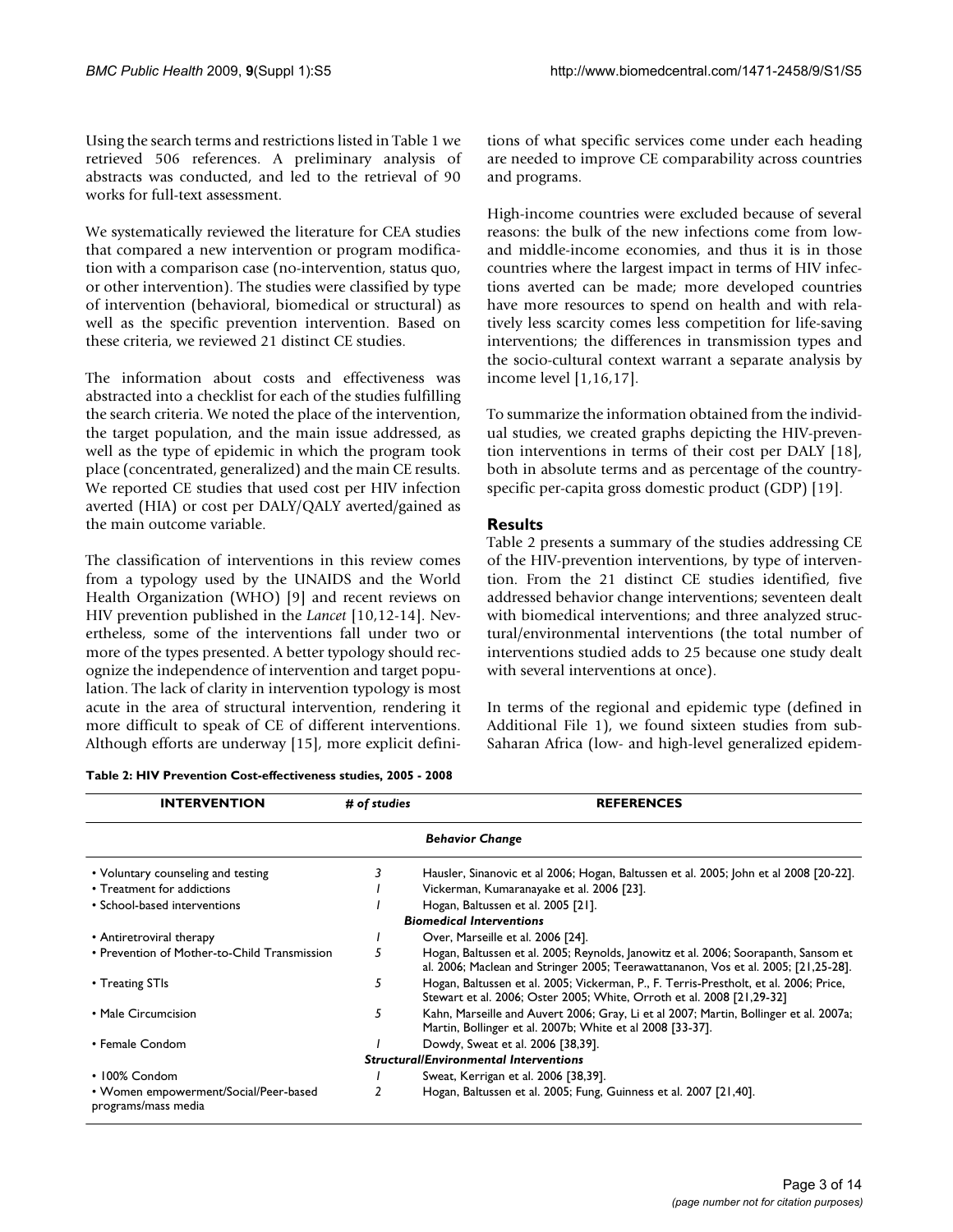ics), four from Asia (low-level generalized and concentrated epidemics), two from Latin America (concentrated epidemics) and only one from Eastern Europe (concentrated epidemic). The total is 23 because two studies dealt with two regions. See Additional File 1.

In the remainder of this section, we summarize the findings by type of intervention.

### *Behavior change interventions*

The aim of behavior change interventions is to reduce the risk of HIV infection through modification of sexual and addiction-related behaviors [14]. Studies were found in this category for voluntary counseling and testing (VCT), treatment for addictions (alcohol and drugs), and schoolbased programs.

# *Voluntary counseling and testing*

A study in Cape Town, South Africa [20], measured the costs and CE of the ProTEST, a package aiming to decrease HIV transmission through voluntary counseling and testing (VCT). The authors collected annual cost data retrospectively using ingredient-based costing in three primary care facilities, and estimated the cost per HIV infection averted (HIA) and the cost per TB case prevented. The estimated cost per HIA by VCT in ProTEST was US\$ 67 in the STI clinics and US\$ 112 in the community clinics [20]. Although they found only moderate adherence, the link between prevention and care interventions for tuberculosis (TB) and HIV resulted in the estimated costs of preventing TB being less than previous estimates. VCT was found to be less expensive than previously reported elsewhere in Africa, primarily because the cost per client for post-test counseling was lower in STI clinics than in the other facilities because of the high number of people being tested and the use of lay counselors.

A generalized CE estimate for VCT in sub-Saharan Africa reported US\$ 1,315 per HIV infection averted and US\$ 82 per DALY [21]. Generalized CE refers to studies where the reference case is the null set, or no intervention; contrasting with intervention-mix constrained (IMC) CE, where the reference case is the current program or the status quo [41]. Some of the CE estimates have been estimated for regions as a whole, even though the effectiveness of the basic programs has not been conclusively demonstrated. The VCT intervention evaluated in the study was assumed to be performed in a primary care setting for any client who requested services. The costs included health-worker training, and rapid tests. The VCT impact was based on the number of individuals expected to complete the testing and the regional risk group-specific HIV prevalence.

A study from Kenya [22] found that infant HIV infections can be averted for less than US\$ 483 per HIA using either of the two options explored: individual or couple counseling. The study reported that voluntary VCT for couples, although more expensive, averted more infant infections. The cost per DALY for couple VCT was similar to that of individual VCT. The sensitivity analyses found that couple VCT became more cost-effective as HIV prevalence and/or uptake of couple counseling increased.

# *Treatment for addictions*

Vickerman and colleagues [23] explored the CE of a harmreduction intervention among injecting drug users (IDUs) in Odessa, Ukraine, including the implications of successfully scaling up the intervention to reach 60% coverage as per WHO/UNAIDS guidelines. They used a dynamic mathematical model to fit the epidemiologic data and project the intervention's impact. Using the 1999-2000 coverage of 20-38% and an HIV prevalence among IDUs of 54%, 792 HIV infections could be theoretically averted, a 22% decrease in IDU HIV incidence. The cost per HIV infection averted would be US\$ 97. Scaling up the intervention to reach 60% coverage would remain cost-effective and it would reduce HIV prevalence by 4% over a 5 year horizon [23].

# *School-based interventions*

A generalized CE study determined the CE of schoolbased education (against the counterfactual of no intervention) as follows: US\$ 6704-9448 per HIA (or 376-530 per DALY) in Africa; and 7288-13,326 per HIA (or 432- 790 per DALY) in South East Asia [21]. The target population was school-age youth (10-18 years old); sessions were provided during regular lessons to all students with the aim of promoting prevention of HIV and other STIs; teacher-training costs were included. The variation in incremental cost-effectiveness ratios (ICERs) resulted from using different assumptions about coverage rates.

#### *Biomedical interventions*

Biomedical interventions harness technology to prevent HIV/AIDS. These comprise chemical and physical strategies targeting biological and physiological processes that are responsible for HIV acquisition and transmission [13]. These include interventions already in widespread use as well as ones recently introduced and under development (e.g., male and female condoms, blood screening, treatment of STIs, pre- or post-exposure ART, PMTCT, male circumcision, microbicides, vaccines, and vaccination against viral infections, such as the human papillomavirus, herpes and hepatitis A and B).

# *Antiretroviral treatment and prevention of mother-to-child transmission*

A generalized CE study reported the CE of prevention of mother-to-child transmission (PMTCT) to be US\$ 34 per DALY averted in Africa and US\$ 310 per DALY averted in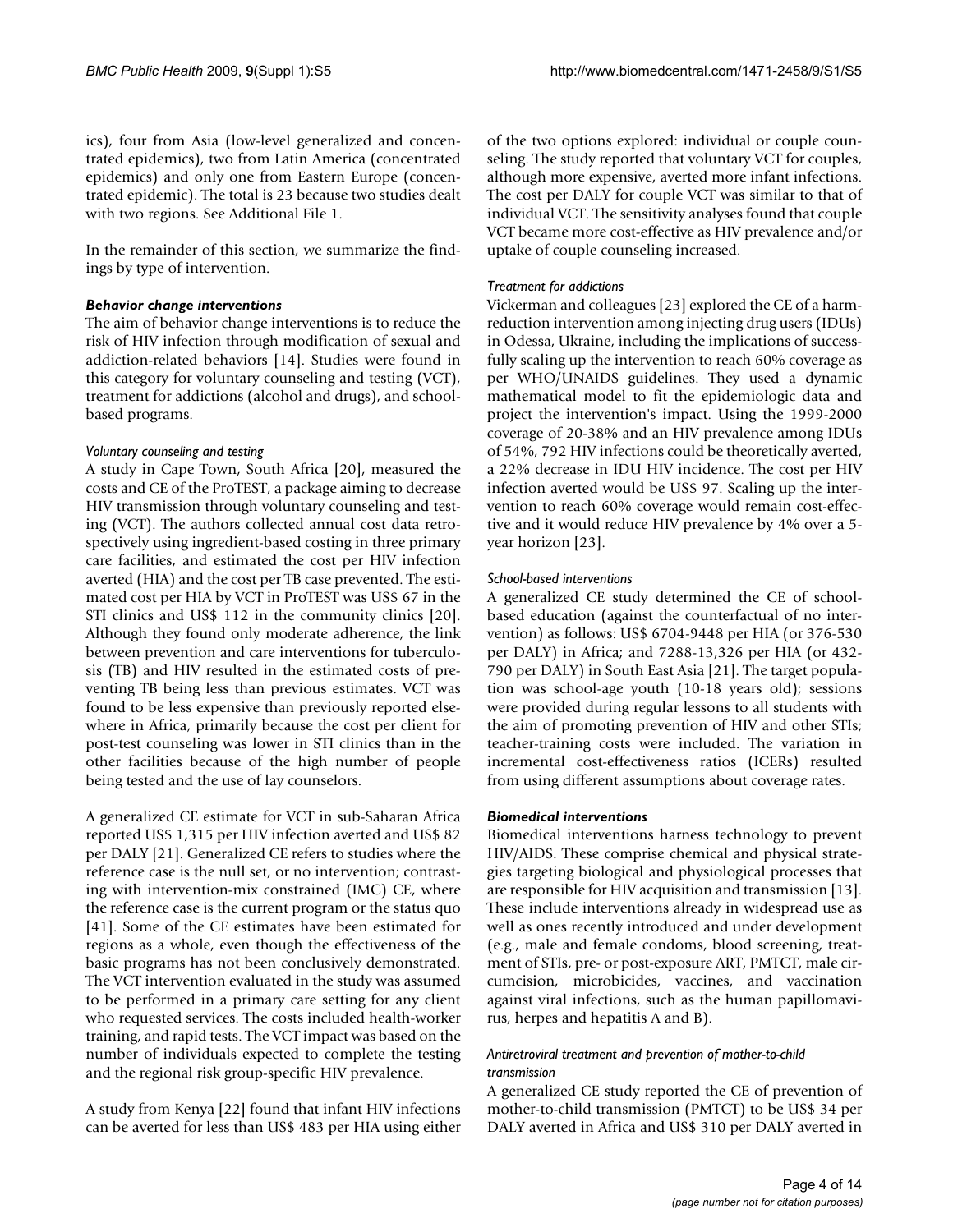Asia [21]. Another study analyzing antiretroviral therapy (ART) and prevention in India reported a CE range of US\$145-280 per DALY averted with ART if enhanced with any of three prevention strategies considered: improved adherence to therapy; treatment for PMTCT+ (the + indicates that treatment would be available also for eligible husbands); and subsidies for ART for people living below the poverty line [24]. If antiretroviral treatment could be delivered in a way that also scaled up prevention efforts (mainly through increased condom use), the costs per life saved dropped to about US\$ 10-30.

Because of practical and/or ethical concerns, actual interventions cannot always be implemented with all the ideal features for an evaluation. Modeling, then, becomes a useful alternative. One such case is a study that modeled prevention options in a hypothetical generalized high-level epidemic in sub-Saharan Africa, and estimated a cost of US\$ 857 per HIV-positive birth averted with a single-dose nevirapine regime [25]. Interestingly, the study showed that prevention of unintended pregnancies would cost US\$ 663 per HIV-positive birth averted; thus, family planning was a more cost effective way of preventing mother to child transmission than nevirapine-based HIV prevention.

A decision analysis model [26] carried out from the perspective of the health-care system in a generalized, highlevel epidemic (such as South Africa and other resourcelimited settings) assessed the CE of HIV rescreening during late pregnancy, using prevention of perinatal HIV transmission as the main outcome. HIV rescreening in the third trimester of pregnancy was found to be cost saving when ART was available for HIV-infected newborns.

Providing ART to mothers who are breastfeeding has also been analyzed from a CE perspective in the context of a hypothetical cohort of 40,000 pregnant women in sub-Saharan Africa. Providing daily infant NVP and breastfeeding for 6 months was the economically preferred strategy with an ICER of US\$ 79 per QALY gained [27].

A study from Thailand [28] modeled a hypothetical cohort of 100,000 pregnancies and used a decision tree with various program options. The cost and outcome data were based on Thai settings. The combination of one and two VCT sessions, and four antiretroviral therapy regimens led to eight case options. One VCT session with AZT+NVP would avert 337 cases of infection at US\$ 556 per case averted; thus, the program combining AZT and NVP had the lower cost per pediatric HIV infection averted.

# *Treatment of sexually transmitted infections*

Controlling STIs has continued to be a policy option for HIV prevention around the world and a number of new studies have emerged. A study assessing an STI program for female sex workers (FSWs) in hotels in Johannesburg, South Africa, found the intervention effective in averting HIV infections [29]. The full intervention included condom distribution, treatment of symptomatic STIs and periodic presumptive treatment (PPT). A mathematical model fitted to the epidemiological data estimated that the cost per HIA was US\$ 2,093 (range, US\$ 1,384-3,635), or US\$ 78 per DALY averted (with a range of \$53-121).

A modeling study in Malawi involving a semi-urban population of men treated for *Trichomonas vaginalis*, where HIV prevalence was 44%, showed that treating all men would result in a decrease of 4.5% in the number of new HIV infections; trichomoniasis was responsible for 27.2 new cases of HIV in this sub-group population [30]. The costs of screening for trichomoniasis ranged between US\$ 2 and US\$ 62 per infection averted. The CE results showed that with 100% coverage the ICER over the status quo was \$15.42 per HIA.

More generally, a modeling exercise for the African continent as a whole [31] reported that an intervention affecting HIV transmission rates through improved STI treatment could save 291 million life years with 13 million infections averted. That could be achieved at a cost of around US \$78 per infection.

An epidemiological model simulating four HIV epidemics in West and East Africa [32] estimated the populationattributable fractions of incident HIV attributable to STIs. The cost per HIA range was US\$ 321-1,665. The authors concluded that curable STI interventions remained costsaving when compared to lifetime HIV treatment costs (of \$3,500) in generalized HIV epidemics, in populations with high-risk behaviors or with low male-circumcision rates.

#### *Male circumcision*

Unlike other HIV prevention strategies, male circumcision (MC) is a one-time procedure with lifelong protective benefits and thus potentially highly cost-effective. The first CE study of MC used a mathematical model to simulate population-level MC in Gauteng, South Africa where one of the initial randomized, controlled trials (RCTs) was conducted [33]. Using a hypothetical group of 1,000 men 18 years and older, the study estimated the CE of providing MC services per HIV infection averted to be US\$181. The cost of performing one MC (including medical costs of the procedure, community publicity as well as cost of treating adverse events) was estimated to be US\$ 55. With a population prevalence of 25%, over a 20-year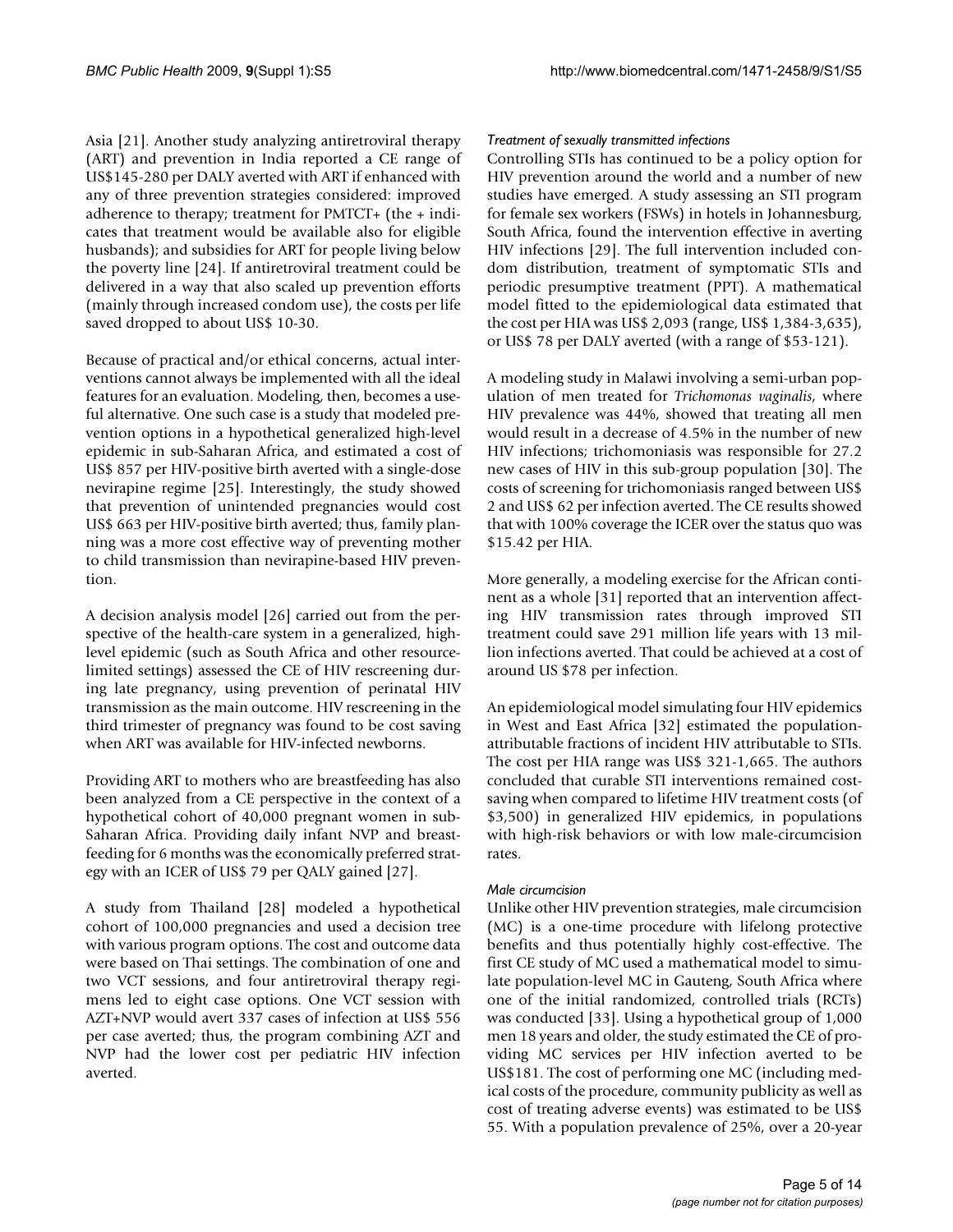period, the 1,000 MCs would avert 308 adult HIV infections resulting in US\$2.4 million in net savings due to the HIV medical costs averted over a lifetime. According to the study, the higher the MC coverage, the more cost-effective the intervention would be.

Another study conducted for a cohort in Rakai, Uganda used a stochastic model to simulate the impact of MC on HIV incidence, infections averted and cost [34]. The researchers developed different estimates for various levels of efficacy (40-60%) and circumcision coverage (25- 100%). With the cost per HIA ranging between US\$ 1,269 and US\$ 3,911 at 75% coverage, the study found MC to be cost-effective even at a higher cost of US\$69 per circumcision.

Studies by Martin, Bollinger and colleagues in Lesotho and Swaziland [35,37] provide MC cost and CE estimations. Both country-case studies used the same cost-estimation methodology modeled on an all-ingredients analysis of providing MC to 15-49 year old men at a coverage rate of 52.5% (Lesotho) and 57.5% (Swaziland) during the next twelve years (2008-2020). CE was assessed using cost per HIA and number of HIA per circumcision. The CE was found to be US\$ 292 in Lesotho and US\$ 176 in Swaziland. One HIV infection would be averted for every 6.1 and 4.1 circumcisions, respectively, in Lesotho and Swaziland. It is notable that the CE analysis was dependent on when in the roll-out the estimation was made, as well as the pace of implementation. The results showed that MC would be a highly cost-effective intervention.

An individual-based model fitted to the characteristics of an illustrative high-HIV-prevalence population in sub-Saharan Africa [36] found the costs (in 2007US\$) per HIA in adults, by the intervention targeted at 15-49 year old men, over 2, 20 and 50 years to be US\$ 1,806 (1327- 3554), 195 (143-356) and 89 (71-150), respectively. Over the first 10 years of the intervention, the CE estimate was highest if the targeting was directed at 25-34 year-old men. Moreover, targeting any adult-age group was estimated to be a cost-saving strategy when compared to HIV lifetime treatment costs. In the short-run, however, targeting newborns or young males before their sexual debut was not cost-saving because circumcision occurred many years before men experience their highest HIV infection risk. Nevertheless, the intervention directed at neonates became as cost-effective as targeting adults after 20 years.

#### *Female condom*

Dowdy and colleagues [38], in a study of the CE of the second-generation female condom (nitrile female condom or FC2), showed the usefulness of analyzing the synergies between current unit costs and current CE vs. volume discounts or global purchasing arrangements and future CE. The results showed that in Brazil an HIV infected could be averted for US\$ 20,683. In South Africa the ICER was US\$ 985 per HIV infection averted.

# *Structural interventions*

Structural interventions attempt to change the underlying determinants of risk, vulnerability or disease. These programs may be called social, environmental, ecological, or upstream interventions. They are varied in nature and include changes in laws, prices and/or taxes, subsidies, vouchers, housing, income-generating activities, women empowerment, etc. [12].

#### *100% condom*

Sweat and colleagues [39] analyzed how laws with strong consequences, and with positive rewards, can be instrumental in achieving better HIV prevention results in the female sex industry in the Dominican Republic. They found that the cost per HIA was US\$ 10,856; or US\$ 457 per DALY in Puerto Plata (structural approach with legal changes); versus US\$ 28,208 per HIA and US\$ 1,186 per DALY saved in Santo Domingo (traditional information, education, and communication, IEC) [39].

# *Empowerment/social/peer-based programs/mass media*

Work by Fung and colleagues [40] reports on a prevention intervention for commercial sex workers (CSW) comparing changes in sexual behavior and condom use in Ahmedabad City (the seventh largest city in India) in which rates of HIV prevalence are particularly high among CSW. The CE study included four strategies with peer educators: increasing knowledge of HIV/AIDS and STIs, improving STI treatment of CSW and their clients, increasing safer practices, and environment improvement. All strategies were compared with no intervention. The costs per infection averted ranged from US\$ 33.7 to \$133.4 when peer educators where valued as financial costs, and from \$55.6 to \$128.5 when considered as economic costs. Similarly, the cost per DALY averted was: US\$ 3.1 (1.9- 7.5) to 5.5 (3.1-12.3) for the two scenarios.

A generalized CEA [21] of a mass-media campaign estimated the cost per HIA at US\$ 58 per HIV infection or US\$ 3 per DALY (ICER compared to no intervention). The campaign analyzed included television and radio episodes and inserts in the most influential newspapers, repeated every two years; development and administration costs were included; the effectiveness was scaled by proportion of population reporting weekly exposure to radio, television, or newspapers.

# *Summarizing the HIV prevention cost-effectiveness results*

Figure 1 shows a summary of the CE studies of HIV-prevention interventions in Africa, classified by type of inter-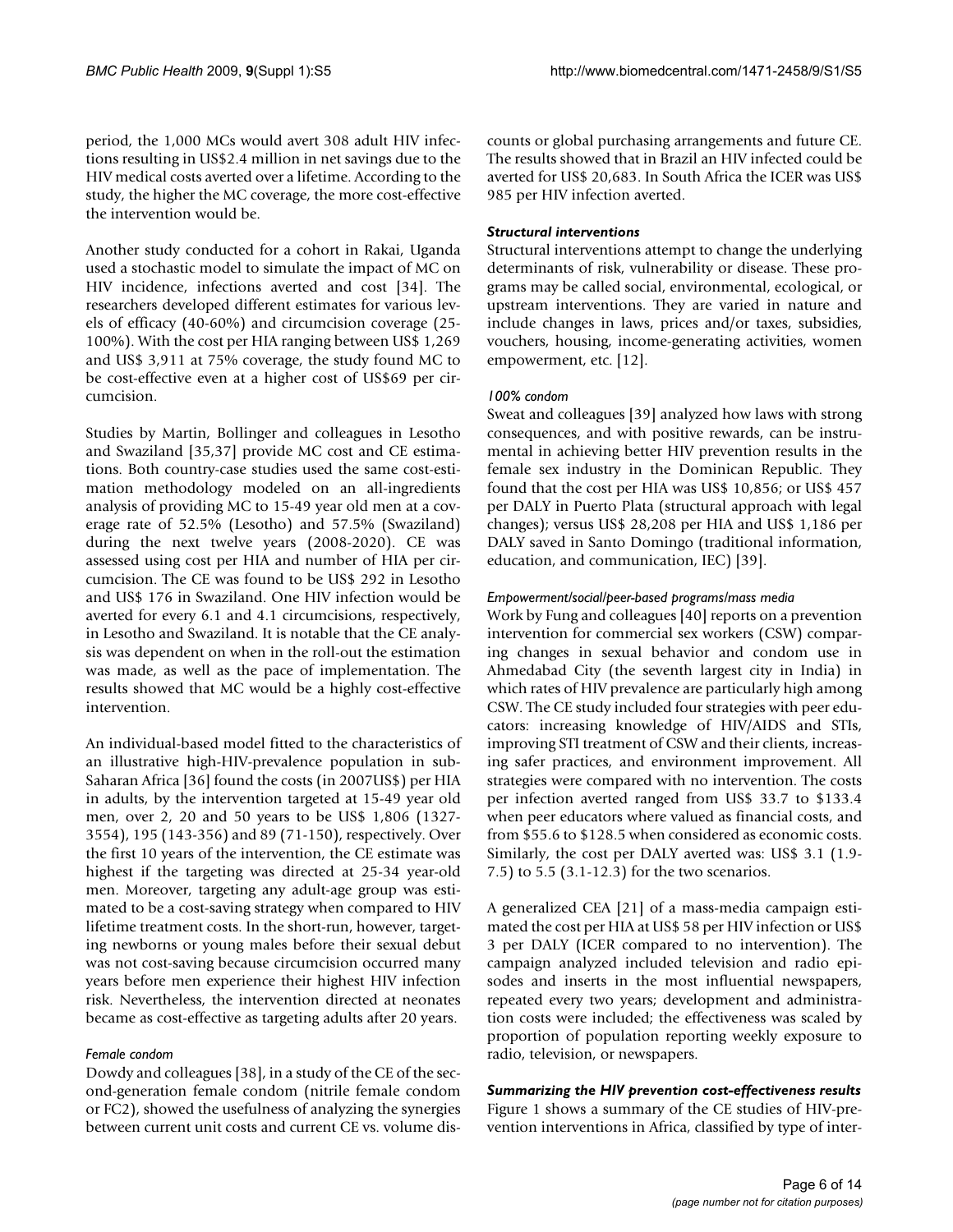

# Figure 1

**HIV Prevention Cost per DALY vs. percent GDP per capita (Africa)**. Notes/Sources: The graph plots the studies reviewed in terms of US\$ cost per DALY and the same US\$/DALY as percent of country-specific per-capita gross domestic product (GDP) taken from the International Monetary Fund, World Economic Outlook Database [19]. US\$/DALY is the cost per disability-adjusted life year, DALY (US dollars, year of costing as reported in each study, log transformed). When cost/ DALY was not available in the studies, we assumed it was equal to the cost per infection averted/20 for adults, 25 for children [3,18]; one study used cost per QALY [25]. For details of each study, see Additional File 1.

vention (behavioral, biomedical or structural). On the horizontal axis we have cost per DALY as the percentage of the country-specific per-capita gross domestic product (GDP) at current US dollars (of the year of the costing, as specified in each study) [19]. On the vertical axis we have the cost per DALY (log transformed). The figure shows that most of the studies of HIV prevention CE for Africa are of biomedical interventions. Some variability is observed, but generally the interventions are highly cost effective: most fall below a threshold of US\$100/DALY. Similarly, the great majority of interventions cost less than 30% of one per-capita GDP and only one costs more than 60% of one per-capita GDP. Health interventions are deemed highly cost effective if they are below a threshold of one (or 100% of) per-capita GDP [42].

Moreover, Figure 1 shows a clustering of biomedical interventions for the African region. The clustering mostly represents a number of recent PMTCT and MC studies, which are clearly some of the most cost effective options among the different HIV-prevention interventions.

Similarly, Figure 2 shows a summary of the HIV-prevention interventions in regions other than Africa (i.e., Latin America, Asia and Central Europe), classified by type of intervention (behavioral, biomedical or structural). The axes are the same as in Figure 1. Most of the studies of HIV prevention CE for other regions are also for biomedical interventions. Some variability is observed, but generally the interventions are cost effective: a few interventions cost about \$1,000/DALY but most fall well below that

threshold; and in relative terms, most cost less than 50% of one per-capita GDP, and only one intervention was about 60% of GDP per capita. Note that some of the interventions in other regions (in contrast to Africa) cost relatively more, when compared to their own GDP per capita; this is related to higher expenditures in health and the lower HIV prevalence rates. Nevertheless, the general distribution of the CE results is strikingly similar between Africa and other regions.

# **Discussion**

A prior HIV review presented in the book on *Disease Control Priorities in Developing Countries* [3] found no CE studies in the areas of: surveillance, IEC, MTCT feeding substitution, IDU drug substitution, universal precautions, vaccines and behavior change for HIV positive people. In this review, we have found newer CE studies which cover some of the previously unexplored areas: IEC [39], behavior change among people initiating ART [24], male circumcision [33-37] and harm reduction for IDUs [23]. However, there are still multiple interventions whose CE has not been assessed and several more for which the evidence is very limited. There continues to be a lack of any CE work on prevention for or with positives, which has become more important as HIV treatment expands throughout the world. Most of the studies reviewed focused on sub-Saharan Africa; only a handful were based in Asia and Latin America. As there are fewer studies for concentrated epidemic settings, it is not surprising that we found no CE studies for the most vulnerable groups in concentrated epidemics. For example, there is still no CE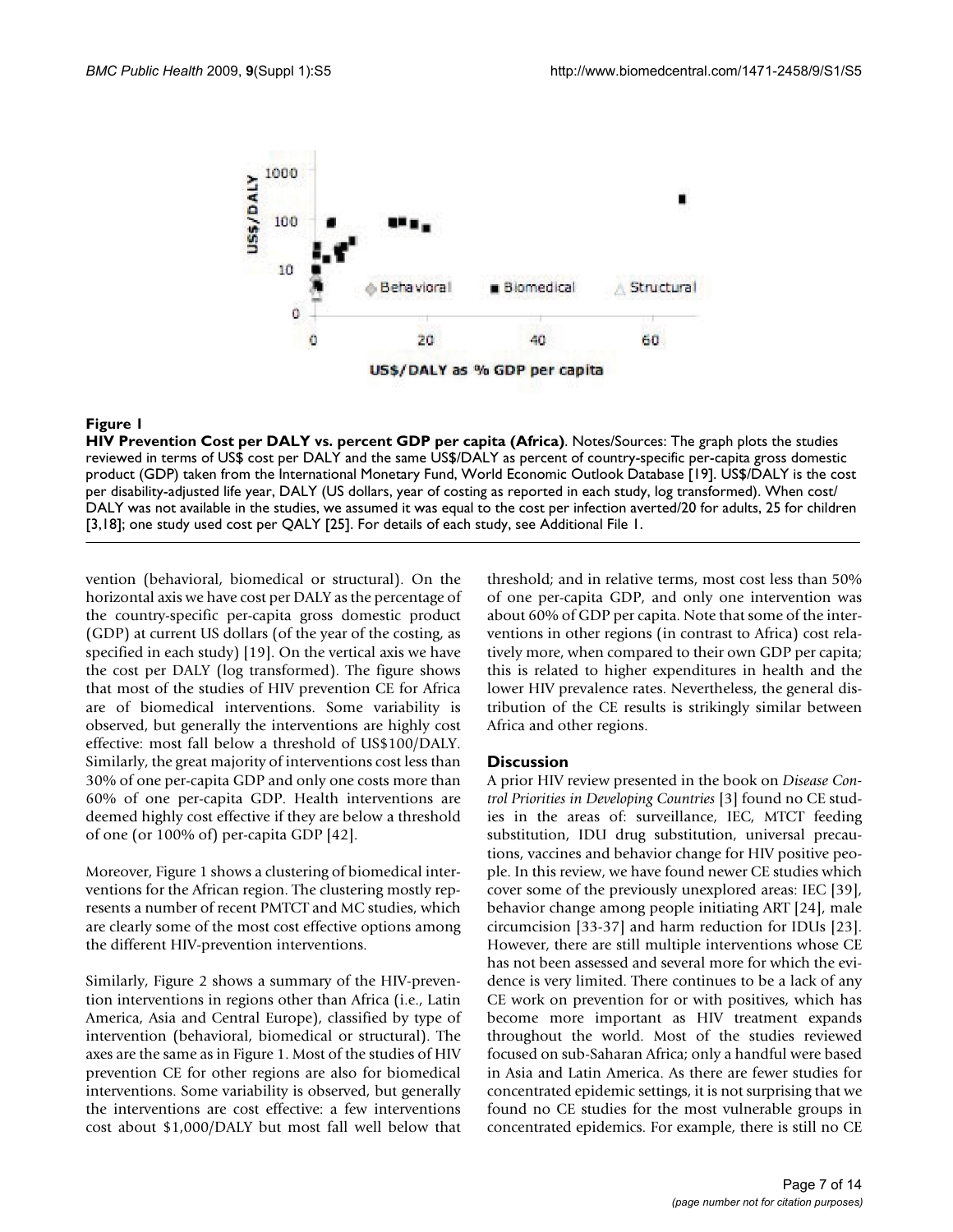

# Figure 2

**HIV Prevention Cost per DALY vs. percent GDP per capita (other regions\*)**. Notes/Sources: \*Other regions are Latin America, Asia and Central Europe (Ukraine). The graph plots the studies reviewed in terms of US\$ cost per DALY and the same US\$/DALY as percent of country-specific per-capita gross domestic product (GDP) taken from the International Monetary Fund, World Economic Outlook Database [19]. US\$/DALY is the cost per disability-adjusted life year, DALY (US dollars, year of costing as reported in each study, log transformed). When cost/DALY was not available in the studies, we assumed it equals cost per infection averted/20 for adults, 25 for children [3,18]; one study used cost per life year [24]. For details of each study see Additional File 1.

evidence regarding men who have sex with men (MSM) or male sex workers (MSW) in Latin America, or any studies about inmates or other captive populations.

An examination of the summary graphs (Figures 1 and 2) reveals several important points. First, all HIV-prevention interventions reviewed here are highly cost effective; that is, the cost per DALY is far less than one GDP per capita; and most interventions in Africa cost less than 30% of one GDP per capita and 40% in other regions. Second, all HIV-prevention interventions reviewed are cost effective when compared to other life saving interventions including HIV treatment, which is consistent with other recent comparative results [43-45]. Third, a "handle with care" caveat is absolutely essential. Based on the literature results, as they are published, we cannot differentiate with certainty which intervention types of the three (behavioral, biomedical and structural) seem to be more CE than others, all the more so because the studies reviewed did not consider interactions between different types of interventions. Likewise, inter-country or inter-study comparisons are problematic in the literature because the basecase scenarios are different, and there are many uncertainties and unknowns when deciding how to model the CE of HIV prevention. Most importantly, the question of the actual effectiveness of many of the modeling exercises may be misleading for policymakers. In the remainder of this section, we point out some of the specific limitations, first by type of intervention, and then by specific issue.

#### *Behavior change interventions*

Because only modest evidence of effectiveness exists for school-based interventions in terms of HIV prevention [46-48], as well as limited costing data [48], it is not surprising that we found only one generalized CE study focusing n school interventions [21]. International experience with HIV prevention programs at the school level is ample, but it is a controversial subject. Comprehensive literature reviews for developing countries [46,47,49,50] suggest that programs at the school level can have a positive impact on attitudes and knowledge of HIV/AIDS and other STIs. The results indicate that many of the interventions have not been fully successful in obtaining the stated goals of modifying the risk behaviors and postponing initiation of sexual activity, reducing the number of sexual partners, and reducing the number of unplanned adolescent pregnancies. In addition, many programs have not strongly demonstrated an effect on consistent condom use or sexual abstinence. Hence, with such limited effectiveness information, it is difficult to show realistic CE results.

The evidence for the effectiveness of voluntary counseling and testing on HIV incidence is also ambivalent. Although some experimental evidence has shown that VCT can promote preventive behaviors [51], a recent meta-analysis of VCT in developing countries concludes that there is only a moderate effect of VCT in reducing unprotected sex and inconclusive evidence for the effect of VCT on the number of sexual partners [52]. Prior systematic reviews and metaanalyses showed similar mixed results [53]. A cluster-ran-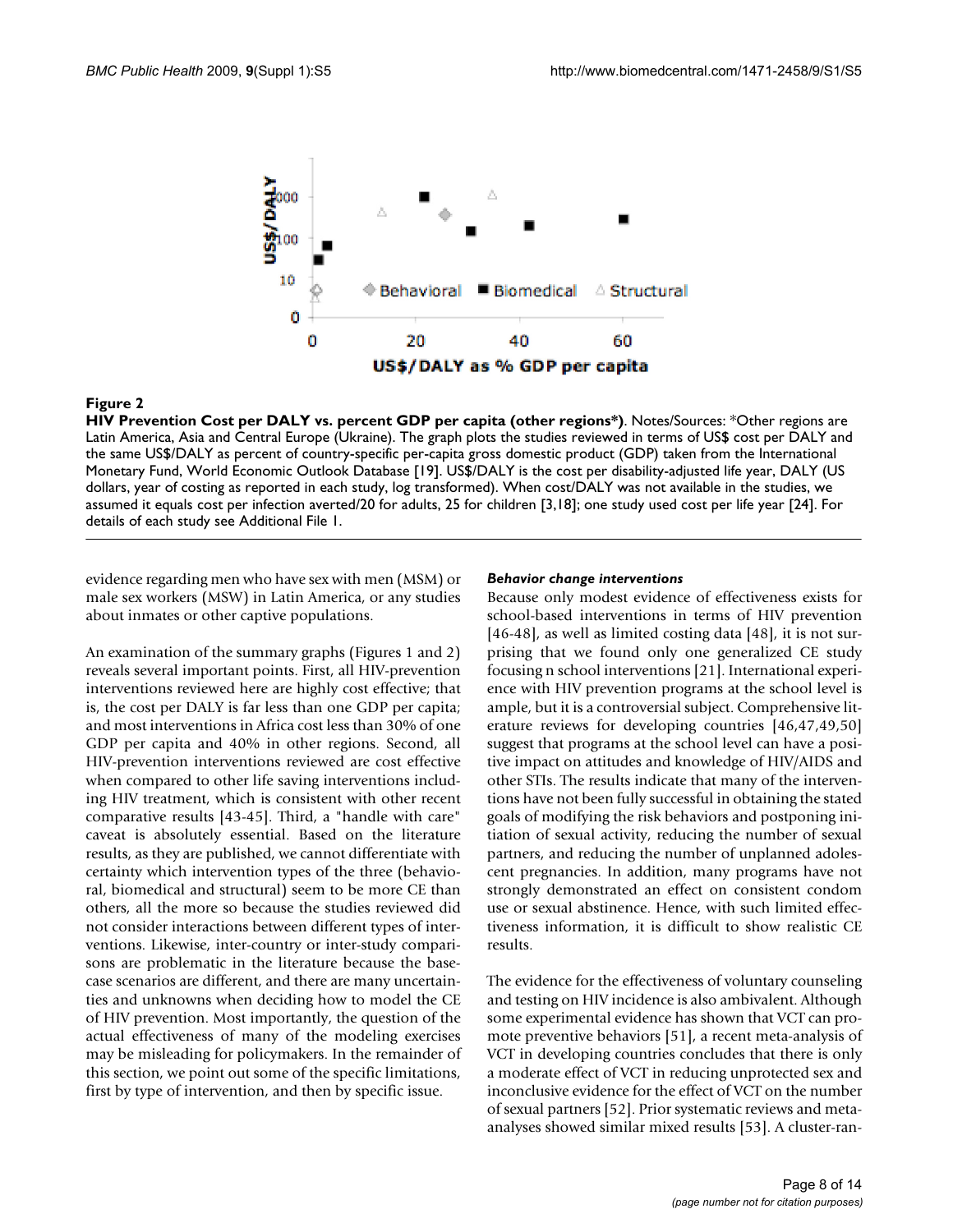domized trial in Zimbabwe showed that uptake of VCT services continues to be low, prompting consideration of new strategies to improve uptake, such as workplacebased alternatives [54]. Nevertheless, we found a study in Colombia [55] that presents a decision tree to compare CE of three strategies for HIV screening of pregnant women: voluntary, universal and optional. The study includes all women with unknown HIV status admitted for child birth in the country. For every HIV-positive newborn case detected, the universal screening strategy is less costly (US\$ 17) than the optional (US\$ 24) and the voluntary (US\$ 38) strategies. However, as this study does not present costs per HIA it was not presented in the results section.

#### *Biomedical interventions*

It is not unexpected that no studies of CE on microbicides have been published in the last four years, given the mostly disappointing news from the clinical trials [56- 58]. Similarly, progress on a vaccine for HIV has been slow [59]. An international vaccine trial was discontinued in its second phase after interim analysis showed that the vaccine efficacy could not be obtained [60,61] and that it may actually make the subjects more susceptible to HIV [62,63]. So far, the only vaccine candidate to complete a phase III efficacy trial had no protective effect [64]. Furthermore, experimental and policy challenges to the development of a vaccine [65] make the hope more uncertain [63]. Nevertheless, vaccine research has seen massive investment estimated at about US\$ 800 million a year [66], as well as increased coordination efforts [67]. Modeling estimates suggest that even a modestly efficacious vaccine could have a substantial impact on controlling the epidemic and substantial financial savings; thus, the reason to continue investing resources on developing an effective vaccine [68].

Furthermore, other analysis on vaccines by Berndt and colleagues [69] highlight the key role played by product pricing, uptake rates, and efficacy in the CE analysis process. In particular, they emphasize that CE estimates are sensitive to market prices; but, in turn, market prices are sensitive to volume discounts which can be achieved with more cost effective interventions. The authors also find that duration of protection would have a strong effect on the CE of a vaccine.

Only one study [24] explicitly modeled the interaction between ART and prevention, although some effectiveness evidence does exist [70-73]. ART reduces viral load, but it also increases physical wellbeing, and patients' ability to engage in sexual activity. Hence, the interactions between providing ART and continuing prevention efforts should be further explored in terms of CE.

STIs such as herpes simplex virus type 2 (HSV-2) may increase HIV transmission [74]. The earliest study conducted in Mwanza, Tanzania suggested that when STIs are treated, HIV infection declined by almost 40% over a two year period [75]. Following this result, STI treatment was included in the catalogue of HIV prevention measures endorsed by the WHO and UNAIDS [76]. However, another RCT in Rakai Uganda showed contradictory results [77] and other studies have not replicated the Mwanza level of efficacy [78-81]. Prevention of STIs follows in general the same recommendations as HIV prevention: reduction of number of sexual partners, condom use, etc.; thus, prevention of STIs could in principle also help to prevent HIV infection [82].

While some of the studies reviewed here suggest that treating STIs can be cost-effective, the epidemiological debate continues about the effectiveness of treating STIs as a way to prevent incident cases of HIV. The controversy, over whether treating STIs has any impact on HIV, casts doubt on the CE results reviewed here, or at least provides further sources of uncertainty around them. Until the issue is settled, one alternative for researchers may be simply to limit the analysis to costs per STI treated. STI prevention and treatment interventions can be beneficial and cost effective in their own right. For example, an intervention in Managua, Nicaragua [83] provided vouchers to sex workers, their regular clients and/or partners, transvestites, and male glue-sniffers. It increased the treatment rate of STIs (gonorrhea, Chlamydia, syphilis, and trichomoniasis) from 15% to 92% by making the services more affordable and of higher quality. Moreover, the study showed that the ICER was US\$ 103 per STI cured. If personnel costs were reduced by 50%, the incremental CE ratio would fall to US\$ 83 per STI cured [83]. This study was not analyzed in the results section as it did not provide costs per HIA or costs per DALY averted.

Among the biomedical interventions, male circumcision stands out as highly cost-effective for the level of efficacy demonstrated in the three RCTs. The five CE studies [33- 37] conducted in high-level generalized epidemics show that investment in this intervention can result in averting significantly large numbers of new HIV infections. However, for concentrated epidemics, studies are needed on the effectiveness of MC among men who have sex with men and on the CE among infants and among heterosexual adults.

#### *Structural interventions*

Structural interventions include policy tools such as changing the tax structure, sex industry regulation, property rights and access to credit for women. Many of these programs have been evaluated recently, but they have not directly addressed HIV prevention, even though they may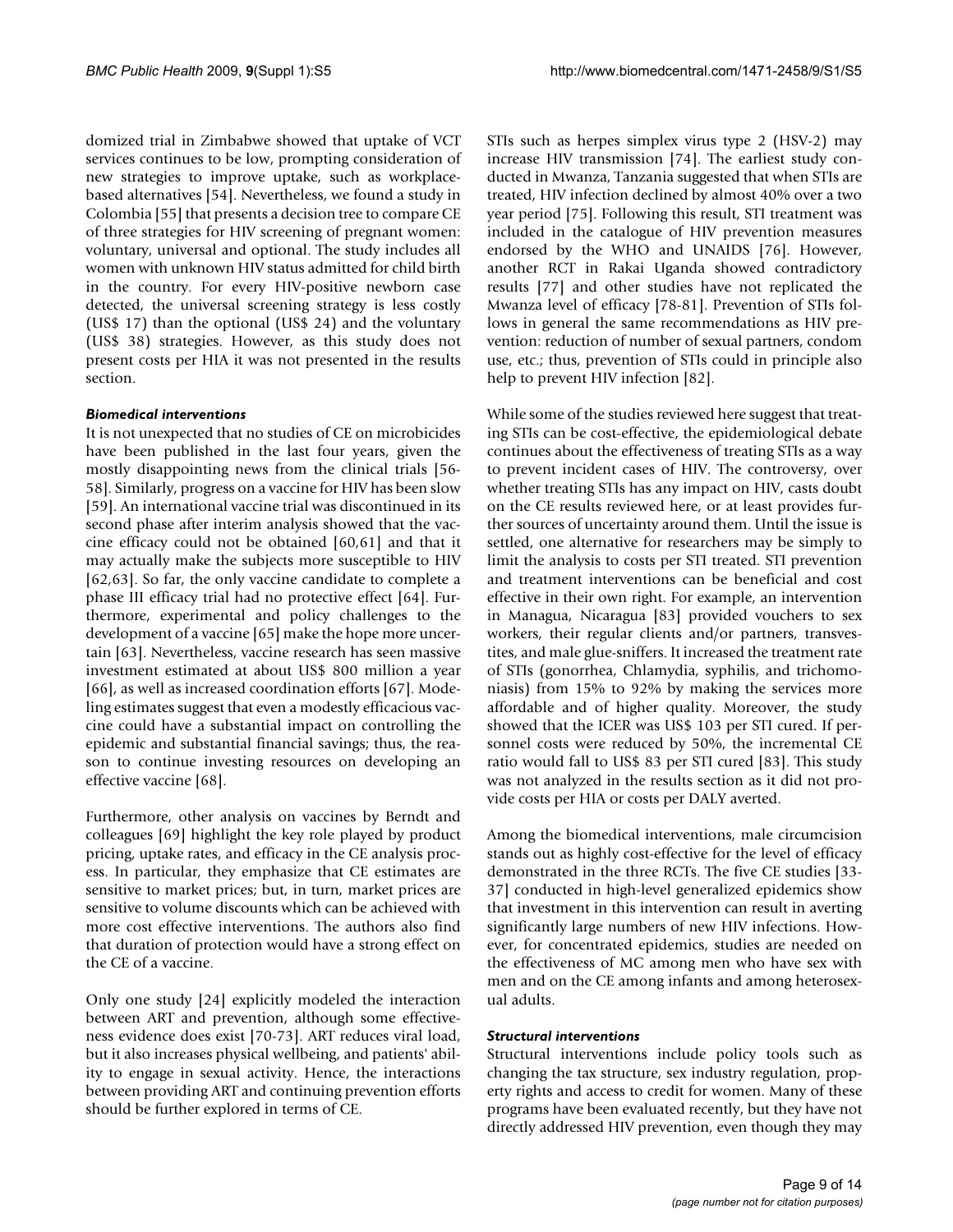have had the potential to do so. For example, Cohen and Dupas [84] present results from Kenya where in-kind incentives and price subsidies were used for malaria prevention. Women were randomized to free or three (intervention) price-levels of insecticide-treated bed nets if they attended a health post where general health and HIV prevention information was provided. They showed that higher incentives (lower prices) directly increased the uptake of bed nets. However, they did not directly link attendance to treatment and PMTCT in the form of nevirapine for HIV-positive mothers.

Similarly, experimental research in Malawi by Thornton [85] suggests that even a small economic incentive (as little as one tenth of daily wage) can increase the percentage of people returning for their HIV test results to about 80% (compared to the 39% of participants who return for HIV test results without an incentive). Furthermore, HIV-positive individuals who learn their infection status are three times more likely to purchase condoms. However, the number of condoms purchased was small, only two on average. Testing alone does not seem to be as cost effective as other interventions [85].

Although few structural interventions measure HIV infections averted (HIA), the main outcome of interest, structural interventions in general and conditional cash transfers [86] in particular could have a great potential to alter behaviors and prevent HIV. Randomized controlled trials are needed to test various hypotheses regarding the optimal level of incentives, the best implementation strategies, and the best conditions for testing and treatment services. Structural and environmental interventions seem to have the potential to improve the effectiveness and CE of currently proven and new interventions. More experimental and modeling evidence is needed to further explore the effects of changes in laws, taxes, and economic incentives on HIV prevention. A promising avenue may be to add HIV and/or STI components to conditional cash transfer interventions that have already proved to be effective in changing health behaviors in low- and middleincome countries. Prospective trials need to be designed carefully, measuring potential benefits as well as the possibility of unintended harm, e.g. spending the extra cash to buy drugs or alcohol. Also, a great challenge in conditional cash transfer (CCT) programs is the supply side (quality of services); this is particularly important for populations such as MSM who often do not use public services because of the discrimination they encounter.

# *Intervention bundles and synergies*

Interventions in the context of programs are usually bundled; for example VCT and condom promotion may be provided at the same time. This not only makes it more difficult to evaluate the impact of a single intervention, it suggests that effectiveness is dependent not only on how an intervention is implemented, but also on what other interventions are bundled with it [3,87]. Better evaluation designs (including multiple-arm controlled trials) may be required so that each component, their synergies, as well as total effects, can be estimated. Only when information is available about the likely synergies between different prevention interventions will CEA realize its potential in helping to identify the optimal package or the "right mix" for a given country or situation.

The synergies between prevention and treatment can also be analyzed using a CE approach. At a basic level, it is clear that if prevention is enhanced, there will be less treatment needed in the future. As treatment efforts become more widespread, prevention among HIV positive individuals is essential to reduce HIV transmission. As noted already, we did not find any CE studies on prevention for or with positives. The typology needs to be updated also: can prevention for people with HIV be similar, or are there prevention interventions that are specific and different for the positive population? In general, we have little empirical information about the interactions between different prevention and treatment strategies [88]. More research is needed in the area of prevention for positives.

#### *Scale, cost functions and nonlinearities*

Many unknowns remain in the relationship between scale and costs [89]. Particularly, in high-level generalized epidemic settings, there is still no clear CE evidence on how to achieve a scale sufficiently large to have a major impact on HIV incidence. For example, male condoms continue to be one of the most widely used interventions, yet there is no recent CE evidence on how to achieve higher rates of condom utilization.

Unit costs can decrease considerably with scale across many programs in different settings, but there can be important differences within the same country [90]. Also, non-linear relationships between unit costs and scale can occur [91]. The shape of the cost function [92] can reveal very different unit costs, and thus very different CE, at different scales of implementation. These effects are almost universally ignored in the studies reviewed here and for the DCPP [3,89]. Non-linear effectiveness with scale is also an under-explored area, touched upon just by some of the MC studies reviewed here. Modeling work by Martina Morris and others [93] suggests that the relationship between behavior change and epidemic behavior can be far less linear than typically assumed in most CE models.

For some basic interventions (such as male condoms), there are estimates of the threshold at which the reproductive rate  $(R_0)$  for the epidemic (i.e., the number of secondary cases caused by a primary case over the lifetime of that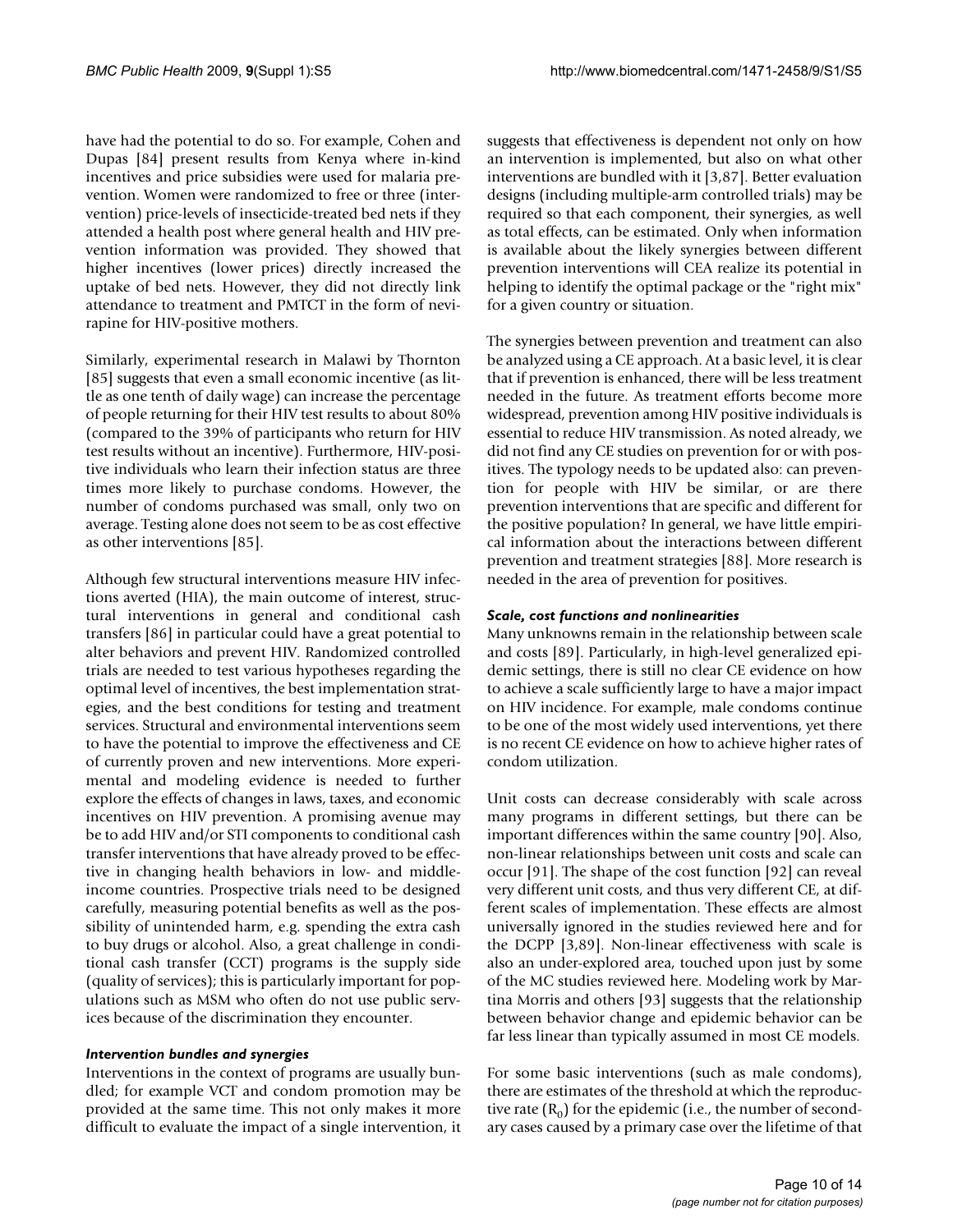infected person) goes below unity [94].  $R_0$  may be useful as a theoretical outcome measure [95]. However, a number of model assumptions are needed to estimate at which point an intervention reaches  $R_0 < 1$ . To estimate it empirically would require precise knowledge of how HIV is transmitted in each setting, and detailed information on sexual behaviors and networks. Moreover, the relevant question is whether a specific package of prevention interventions can achieve an  $R_0 < 1$ ; it is a less useful concept for one intervention considered in isolation.

The specific effects of condom use on the dynamics of the epidemic are likely to be nonlinear. Similarly, the effects of ART on HIV transmission, due to its impact on longevity and sexual activity, are another example of nonlinear impacts which have been overlooked.

#### *Lack of standard, transparent methods*

The literature continues to have only a few studies per type of intervention, not always with standardized and transparent methods, which does not facilitate comparison of results. Thus, the limited CE evidence is difficult to use in policy planning. Few studies report how their results have been used in weighing policy alternatives. Moreover, the studies do not generally discuss how to interpret results in terms of thresholds, nor do they explore budgetary constraints and acceptability curves that would provide useful information to policymakers.

Modeling techniques to assess the CE of one or more interventions continue to be widely used. Models are a useful resource to estimate final outcomes when data are not available. However, modeling on untested assumptions can be a disservice for policy because it may raise false expectations of programs, as there are still many empty cells in the effectiveness matrices [96]; thus, many CEA studies can be highly speculative. More efforts should be made to compare models and develop international guidelines to provide readers with tools to evaluate the results and assumptions of a model. The WHO-CHOICE project [42] has provided some guidelines. Additional challenges are to have the guidelines followed, and finding the right tools to translate results from complex models to decision-makers.

# *Publication bias*

Effectiveness studies that fail to show effectiveness would have no reason to include a CE component because an intervention without demonstrable effectiveness would have an infinite cost per unit of benefit. Thus, some of the peer-based programs, school education studies, STI treatment or the comprehensive community-prevention trials that have failed to show benefit should be assigned an infinity cost per DALY estimate [3]. Nevertheless, some CEA studies continue to include an implicit cost per unit of benefit based on selective assumptions.

# **Conclusion**

A number of CE studies of HIV-prevention interventions have become available in the past four years. As a body of work, they provide important information by analyzing CE ratios which depend upon a variety of factors including epidemiological characteristics, population targeted, coverage, unit prices and the technical efficiency for implementation. Focusing on the interventions that are most likely to be cost effective could help countries move from small, isolated programs to large-scale, comprehensive prevention efforts. Given the limited resources, as new and potential interventions are shown to be effective, they need to be fully analyzed in terms of their CE. This review shows that many HIV-prevention interventions are cost effective in absolute terms (using costs per DALY averted), and also in country-specific relative terms (measured as percentage of GDP per capita).

Nevertheless, a number of observations can be made about the state of the literature. First, we do not have CE studies for each epidemic type, even for the most commonly recommended or implemented HIV-prevention interventions. Second, scale-up scenarios often assume that relationships are linear, when there may be nonlinearities and economies and/or diseconomies of scale. Third, substantial uncertainty of unit costs and effects result in uncertain CE estimates, which makes difficult comparisons among interventions (even with the aid of league tables); we need to recognize that the degree of error (both measurement and estimation) can be substantial. Fourth, CEA in HIV prevention lacks consistency among studies. The international efforts on CE have developed useful guidelines, but few researchers use them. Fifth, CEA is useful as it presents results in a way that shows potential impact given a budget to spend on mutually exclusive alternatives. The problem is that in the real world the alternatives are seldom mutually exclusive due to special interests, political and equity concerns. Decision-making at the local level is never simply choosing the most cost effective alternative.

More than 25 years into the AIDS epidemic and billions of dollars of spending later, there is still much work to be done both on costs and effectiveness to adequately inform HIV prevention planning.

# **List of abbreviations used**

AIDS: (Acquired Immune Deficiency Syndrome); ART: (Antiretroviral Therapy); AZT: (Azidothymidine (zidovudine)); BF: (Breast Feeding); CE: (Cost-Effectiveness); CEA: (Cost-Effectiveness Analysis); CCT: (Conditional Cash Transfers); CSM: (Condom Social Marketing); CSW: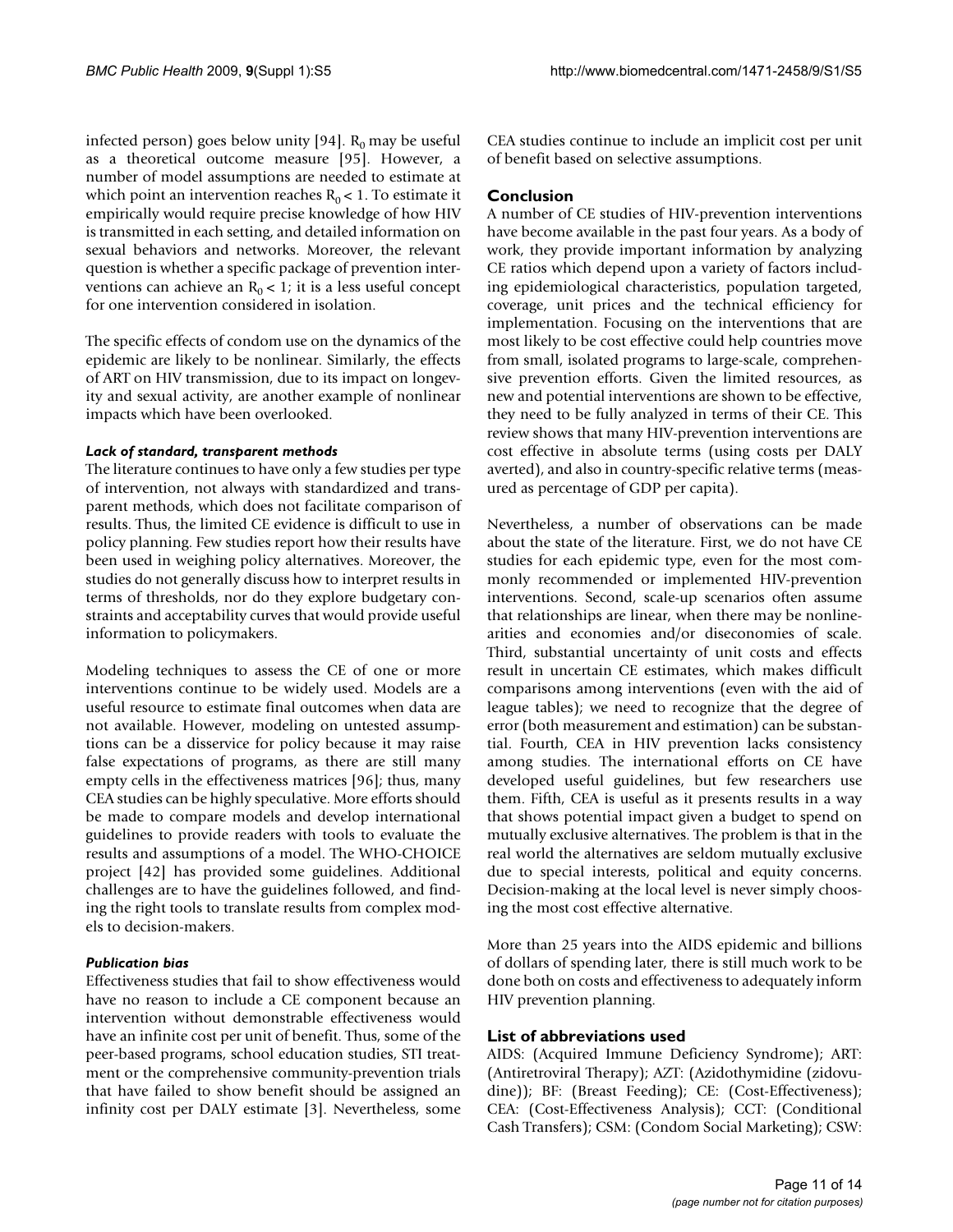(Commercial Sex Workers); DALY: (Disability-Adjusted Life Year); DCPP: (Disease Control Priorities (in Developing Countries) Project); FC2: ((Nitrile) Female Condom); FSW: (Female Sex Worker); GDP: (Gross Domestic Product); GUD: (Genital Ulcer Disease); HIV: (Human Immunodeficiency Virus); HIA: (HIV Infection Averted); HSV-2: (Herpes Simplex Virus type 2); ICER: (Incremental Cost-Effectiveness Ratio); IDU: (Injecting Drug User); IEC: (Information, Education and Communication); MSM: (Men who have Sex with Men); MSW: (Male Sex Worker); MC: (Male Circumcision); MTCT: (Mother-To-Child Transmission); NVP: (Nevirapine); PEPFAR: (The (United States') President's Emergency Plan for AIDS Relief); PMTCT: (Prevention of Mother-To-Child Transmission); PPT: (Presumptive Periodic Treatment); QALY: (Quality-Adjusted Life Year); RCT: (Randomized Controlled Trial); SSA: (Sub-Saharan Africa); STD: (Sexually Transmitted Disease); STI: (Sexually Transmitted Infection); TB: (Tuberculosis); UNAIDS: ((Joint) United Nations Program on HIV/AIDS); VCT: (Voluntary Counseling and Testing); WHO: (World Health Organization).

# **Competing interests**

The authors declare that they have no competing interests.

# **Authors' contributions**

All the authors designed the search strategy, and contributed to identifying eligible studies. OG and AC conducted data extraction based on a checklist for cost-effectiveness studies. OG wrote the first draft narrative analysis by theme. RW wrote substantive earlier drafts of the effectiveness components. SB reviewed and made contributions to the final draft. All authors reviewed and approved the final version of the paper.

# **Additional material**

# **Additional file 1**

Click here for file [\[http://www.biomedcentral.com/content/supplementary/1471-](http://www.biomedcentral.com/content/supplementary/1471-2458-9-S1-S5-S1.doc) 2458-9-S1-S5-S1.doc]

#### **Acknowledgements**

Useful comments on earlier drafts were provided by Lori Bollinger, Anne Case, Lisa DeMaria, Robert Greener, Robert Hecht, Erik Lamontagne, Mead Over, Nancy Padian, Alan Whiteside, and other participants at meetings for the International AIDS Economics Network (IAEN) in Cuernavaca, Mexico, and the UNAIDS Economics Reference Group in Geneva, Switzerland. Daniel Acuña (at INSP) provided bibliographic research assistance. We also thank Richard Gordon, an anonymous referee and Robert Smith? for useful comments that improved the paper.

Financial support for this study was provided by UNAIDS Economics Reference Group (Contract No. HQ/08/076788). Partial support for Omar Galárraga was also provided by the U.S. National Institutes of Health (NIH)/ Fogarty International Center (K01-TW008016-01). The opinions expressed in this paper do not reflect the views of any of the funding or the other organizations that supported and facilitated this study. The funding organizations did not have any role in study design; data collection, analysis, or interpretation; nor in the writing of the manuscript or the decision to submit the manuscript for publication. The authors are solely responsible for the contents.

This article has been published as part of *BMC Public Health* Volume 9 Supplement 1, 2009: The OptAIDS project: towards global halting of HIV/AIDS. The full contents of the supplement are available online at [http://](http://www.biomedcentral.com/1471-2458/9?issue=S1) [www.biomedcentral.com/1471-2458/9?issue=S1](http://www.biomedcentral.com/1471-2458/9?issue=S1).

#### **References**

- 1. UNAIDS: *Report on the Global AIDS Epidemic: 2008 Geneva: Joint United Nations Program on HIV/AIDS (UNAIDS); World Health Organization (WHO)*; 2008.
- 2. Piot P, Bartos M, Larson H, Zewdie D, Mane P: **[Coming to terms](http://www.ncbi.nlm.nih.gov/entrez/query.fcgi?cmd=Retrieve&db=PubMed&dopt=Abstract&list_uids=18687458) [with complexity: a call to action for HIV prevention.](http://www.ncbi.nlm.nih.gov/entrez/query.fcgi?cmd=Retrieve&db=PubMed&dopt=Abstract&list_uids=18687458)** *Lancet* 2008, **372(9641):**845-859.
- 3. Bertozzi SM, Padian NS, Wegbreit J, DeMaria LM, Feldman B, Gayle H, Gold J, Grant R, Isbell MT: **HIV/AIDS Prevention and Treatment.** In *Disease control priorities in developing countries Volume 2*. Edited by: *Jamison DT, Breman JG, Measham AR, Alleyne G, Claeson M, Evans DB, Jha P, Mills A, Musgrove P*. *New York; Washington, DC: Oxford University Press; World Bank*; 2006:331-370.
- 4. Gold MR, Siegel JE, Russel LB, Weinstein MC: *Cost-effectiveness in health and medicine New York: Oxford University Press*; 1996.
- 5. Drummond M, O'Brien BJ, Stoddart GL, Torrance G: *Methods for the economic evaluation of health care programmes Oxford: Oxford University Press*; 1997.
- 6. Creese A, Floyd K, Alban A, Guinness L: **[Cost-effectiveness of](http://www.ncbi.nlm.nih.gov/entrez/query.fcgi?cmd=Retrieve&db=PubMed&dopt=Abstract&list_uids=12020523) [HIV/AIDS interventions in Africa: a systematic review of the](http://www.ncbi.nlm.nih.gov/entrez/query.fcgi?cmd=Retrieve&db=PubMed&dopt=Abstract&list_uids=12020523) [evidence.](http://www.ncbi.nlm.nih.gov/entrez/query.fcgi?cmd=Retrieve&db=PubMed&dopt=Abstract&list_uids=12020523)** *Lancet* 2002, **359(9318):**1635-1643.
- 7. Walker D: **[Cost and cost-effectiveness of HIV/AIDS preven](http://www.ncbi.nlm.nih.gov/entrez/query.fcgi?cmd=Retrieve&db=PubMed&dopt=Abstract&list_uids=12582104)[tion strategies in developing countries: is there an evidence](http://www.ncbi.nlm.nih.gov/entrez/query.fcgi?cmd=Retrieve&db=PubMed&dopt=Abstract&list_uids=12582104) [base?](http://www.ncbi.nlm.nih.gov/entrez/query.fcgi?cmd=Retrieve&db=PubMed&dopt=Abstract&list_uids=12582104)** *Health Policy Plan* 2003, **18(1):**4-17.
- 8. Potts M, Halperin DT, Kirby D, Swidler A, Marseille E, Klausner JD, Hearst N, Wamai RG, Kahn JG, Walsh J: **[Public health: Reassess](http://www.ncbi.nlm.nih.gov/entrez/query.fcgi?cmd=Retrieve&db=PubMed&dopt=Abstract&list_uids=18467575)[ing HIV prevention.](http://www.ncbi.nlm.nih.gov/entrez/query.fcgi?cmd=Retrieve&db=PubMed&dopt=Abstract&list_uids=18467575)** *Science* 2008, **320(5877):**749-750.
- 9. Ross D, Dick B, Ferguson J: *Preventing HIV/AIDS in Young People: Evidence from Developing Countries on What Works Geneva: World Health Organization*; 2006.
- 10. Bertozzi SM, Laga M, Bautista-Arredondo S, Coutinho A: **[Making](http://www.ncbi.nlm.nih.gov/entrez/query.fcgi?cmd=Retrieve&db=PubMed&dopt=Abstract&list_uids=18687457) [HIV prevention programmes work.](http://www.ncbi.nlm.nih.gov/entrez/query.fcgi?cmd=Retrieve&db=PubMed&dopt=Abstract&list_uids=18687457)** *Lancet* 2008, **372(9641):**831-844.
- 11. **World Bank List of Economies (July 2008)** [\[http://sitere](http://siteresources.worldbank.org/DATASTATISTICS/Resources/CLASS.XLS) [sources.worldbank.org/DATASTATISTICS/Resources/CLASS.XLS\]](http://siteresources.worldbank.org/DATASTATISTICS/Resources/CLASS.XLS)
- 12. Gupta GR, Parkhurst JO, Ogden JA, Aggleton P, Mahal A: **[Structural](http://www.ncbi.nlm.nih.gov/entrez/query.fcgi?cmd=Retrieve&db=PubMed&dopt=Abstract&list_uids=18687460) [approaches to HIV prevention.](http://www.ncbi.nlm.nih.gov/entrez/query.fcgi?cmd=Retrieve&db=PubMed&dopt=Abstract&list_uids=18687460)** *Lancet* 2008, **372(9640):**764-775.
- 13. Padian NS, Buvé A, Balkus J, Serwadda D, Cates W Jr: **[Biomedical](http://www.ncbi.nlm.nih.gov/entrez/query.fcgi?cmd=Retrieve&db=PubMed&dopt=Abstract&list_uids=18687456) [interventions to prevent HIV infection: evidence, challenges,](http://www.ncbi.nlm.nih.gov/entrez/query.fcgi?cmd=Retrieve&db=PubMed&dopt=Abstract&list_uids=18687456) [and way forward.](http://www.ncbi.nlm.nih.gov/entrez/query.fcgi?cmd=Retrieve&db=PubMed&dopt=Abstract&list_uids=18687456)** *Lancet* 2008, **372(9638):**585-599.
- 14. Coates TJ, Richter L, Caceres C: **[Behavioural strategies to](http://www.ncbi.nlm.nih.gov/entrez/query.fcgi?cmd=Retrieve&db=PubMed&dopt=Abstract&list_uids=18687459) [reduce HIV transmission: how to make them work better.](http://www.ncbi.nlm.nih.gov/entrez/query.fcgi?cmd=Retrieve&db=PubMed&dopt=Abstract&list_uids=18687459)** *Lancet* 2008, **372(9639):**669-684.
- 15. Sweat M: **A Framework for Classifying HIV-prevention interventions.** *Geneva: UNAIDS*; 2008.
- 16. Piot P, Greener R, Russell S: **[Squaring the circle: AIDS, poverty,](http://www.ncbi.nlm.nih.gov/entrez/query.fcgi?cmd=Retrieve&db=PubMed&dopt=Abstract&list_uids=17958469) [and human development.](http://www.ncbi.nlm.nih.gov/entrez/query.fcgi?cmd=Retrieve&db=PubMed&dopt=Abstract&list_uids=17958469)** *PLoS Med* 2007, **4(10):**1571-1575.
- 17. Stover J, Bertozzi S, Gutierrez JP, Walker N, Stanecki KA, Greener R, Gouws E, Hankins C, Garnett GP, Salomon JA, *et al.*: **[The global](http://www.ncbi.nlm.nih.gov/entrez/query.fcgi?cmd=Retrieve&db=PubMed&dopt=Abstract&list_uids=16456039) [impact of scaling up HIV/AIDS prevention programs in low](http://www.ncbi.nlm.nih.gov/entrez/query.fcgi?cmd=Retrieve&db=PubMed&dopt=Abstract&list_uids=16456039)[and middle-income countries.](http://www.ncbi.nlm.nih.gov/entrez/query.fcgi?cmd=Retrieve&db=PubMed&dopt=Abstract&list_uids=16456039)** *Science* 2006, **311(5766):**1474-1476.
- 18. Murray CJL, Lopez AD, Harvard School of Public H, World Health O, World B: *The global burden of disease: a comprehensive assessment of mortality and disability from diseases, injuries, and risk factors in 1990 and*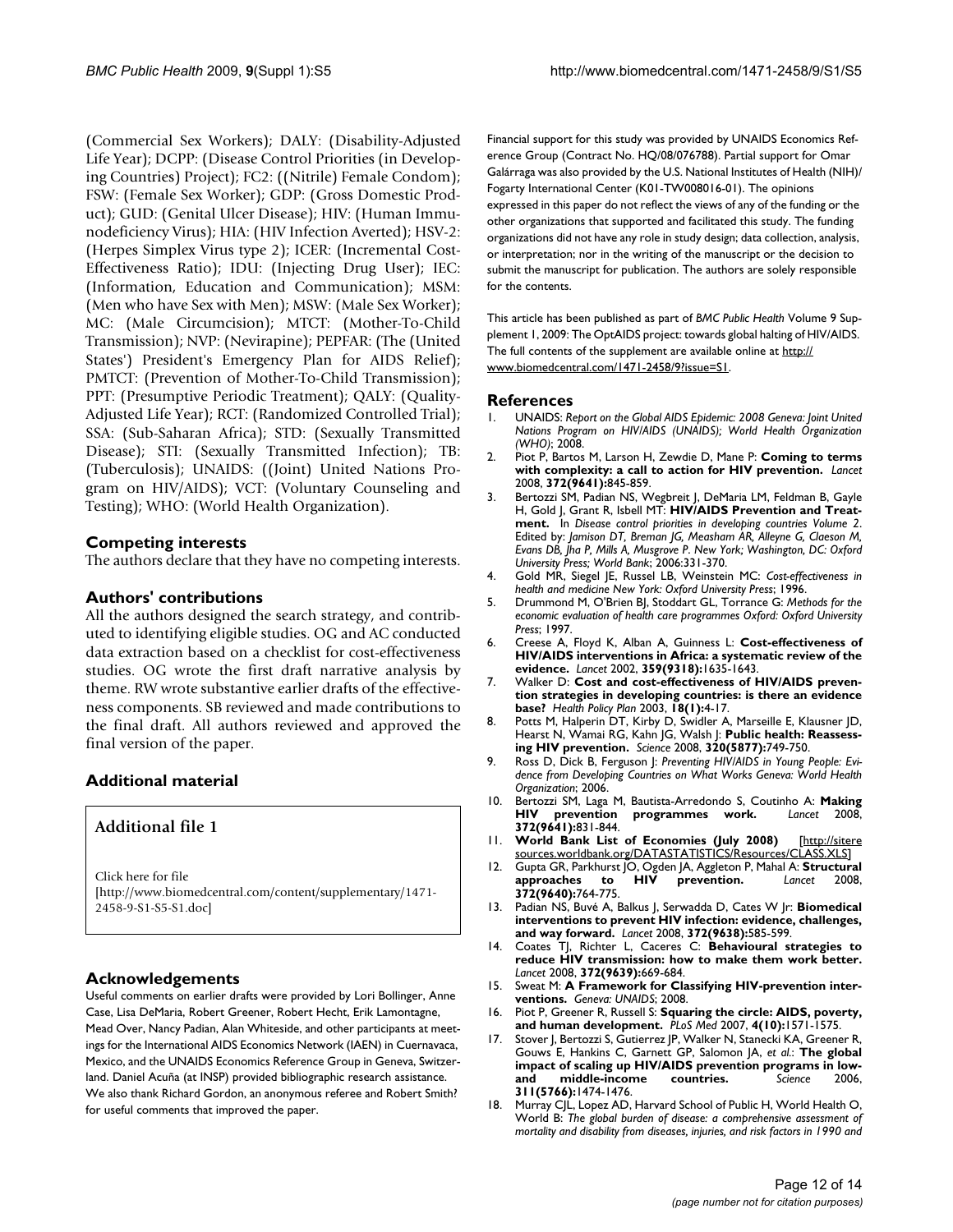*projected to 2020 Cambridge, Mass.: Published by the Harvard School of Public Health on behalf of the World Health Organization and the World Bank; Distributed by Harvard University Press*; 1996.

- 19. **World Economic Outlook Database** [[http://www.imf.org/](http://www.imf.org/external/pubs/ft/weo/2008/01/weodata/index.aspx) [external/pubs/ft/weo/2008/01/weodata/index.aspx\]](http://www.imf.org/external/pubs/ft/weo/2008/01/weodata/index.aspx)
- 20. Hausler HP, Sinanovic E, Kumaranayake L, Naidoo P, Schoeman H, Karpakis B, Godfrey-Faussett P: **[Costs of measures to control](http://www.ncbi.nlm.nih.gov/entrez/query.fcgi?cmd=Retrieve&db=PubMed&dopt=Abstract&list_uids=16878226) [tuberculosis/HIV in public primary care facilities in Cape](http://www.ncbi.nlm.nih.gov/entrez/query.fcgi?cmd=Retrieve&db=PubMed&dopt=Abstract&list_uids=16878226) [Town, South Africa.](http://www.ncbi.nlm.nih.gov/entrez/query.fcgi?cmd=Retrieve&db=PubMed&dopt=Abstract&list_uids=16878226)** *Bull World Health Organ* 2006, **84(7):**528-536.
- 21. Hogan DR, Baltussen R, Hayashi C, Lauer JA, Salomon JA: **[Cost](http://www.ncbi.nlm.nih.gov/entrez/query.fcgi?cmd=Retrieve&db=PubMed&dopt=Abstract&list_uids=16282380)[effectiveness analysis of strategies to combat HIV/AIDS in](http://www.ncbi.nlm.nih.gov/entrez/query.fcgi?cmd=Retrieve&db=PubMed&dopt=Abstract&list_uids=16282380) [developing countries.](http://www.ncbi.nlm.nih.gov/entrez/query.fcgi?cmd=Retrieve&db=PubMed&dopt=Abstract&list_uids=16282380)** *BMJ* 2005, **331(7530):**1431-1437.
- 22. John FN, Farquhar C, Kiarie JN, Kabura MN, John-Stewart GC: **[Cost](http://www.ncbi.nlm.nih.gov/entrez/query.fcgi?cmd=Retrieve&db=PubMed&dopt=Abstract&list_uids=18595879)[effectiveness of couple counselling to enhance infant HIV-1](http://www.ncbi.nlm.nih.gov/entrez/query.fcgi?cmd=Retrieve&db=PubMed&dopt=Abstract&list_uids=18595879) [prevention.](http://www.ncbi.nlm.nih.gov/entrez/query.fcgi?cmd=Retrieve&db=PubMed&dopt=Abstract&list_uids=18595879)** *Int J STD AIDS* 2008, **19(6):**406-409.
- 23. Vickerman P, Kumaranayake L, Balakireva O, Guinness L, Artyukh O, Semikop T, Yaremenko O, Watts C: **[The cost-effectiveness of](http://www.ncbi.nlm.nih.gov/entrez/query.fcgi?cmd=Retrieve&db=PubMed&dopt=Abstract&list_uids=16735956) [expanding harm reduction activities for injecting drug users](http://www.ncbi.nlm.nih.gov/entrez/query.fcgi?cmd=Retrieve&db=PubMed&dopt=Abstract&list_uids=16735956) [in Odessa, Ukraine.](http://www.ncbi.nlm.nih.gov/entrez/query.fcgi?cmd=Retrieve&db=PubMed&dopt=Abstract&list_uids=16735956)** *Sex Transm Dis* 2006, **33(10 Suppl):**S89-102.
- 24. Over M, Marseille E, Sudhakar K, Gold J, Gupta I, Indrayan A, Hira S, Nagelkerke N, Rao AS, Heywood P: **[Antiretroviral therapy and](http://www.ncbi.nlm.nih.gov/entrez/query.fcgi?cmd=Retrieve&db=PubMed&dopt=Abstract&list_uids=17003679) [HIV prevention in India: modeling costs and consequences of](http://www.ncbi.nlm.nih.gov/entrez/query.fcgi?cmd=Retrieve&db=PubMed&dopt=Abstract&list_uids=17003679) [policy options.](http://www.ncbi.nlm.nih.gov/entrez/query.fcgi?cmd=Retrieve&db=PubMed&dopt=Abstract&list_uids=17003679)** *Sex Transm Dis* 2006, **33(10 Suppl):**S145-152.
- 25. Reynolds HW, Janowitz B, Homan R, Johnson L: **[The value of con](http://www.ncbi.nlm.nih.gov/entrez/query.fcgi?cmd=Retrieve&db=PubMed&dopt=Abstract&list_uids=16505747)[traception to prevent perinatal HIV transmission.](http://www.ncbi.nlm.nih.gov/entrez/query.fcgi?cmd=Retrieve&db=PubMed&dopt=Abstract&list_uids=16505747)** *Sex Transm Dis* 2006, **33(6):**350-356.
- 26. Soorapanth S, Sansom S, Bulterys M, Besser M, Theron G, Fowler MG: **[Cost-effectiveness of HIV rescreening during late preg](http://www.ncbi.nlm.nih.gov/entrez/query.fcgi?cmd=Retrieve&db=PubMed&dopt=Abstract&list_uids=16639346)[nancy to prevent mother-to-child HIV transmission in South](http://www.ncbi.nlm.nih.gov/entrez/query.fcgi?cmd=Retrieve&db=PubMed&dopt=Abstract&list_uids=16639346) [Africa and other resource-limited settings.](http://www.ncbi.nlm.nih.gov/entrez/query.fcgi?cmd=Retrieve&db=PubMed&dopt=Abstract&list_uids=16639346)** *J Acquir Immune Defic Syndr* 2006, **42(2):**213-221.
- 27. Maclean CC, Stringer JS: **[Potential cost-effectiveness of mater](http://www.ncbi.nlm.nih.gov/entrez/query.fcgi?cmd=Retrieve&db=PubMed&dopt=Abstract&list_uids=15793368)[nal and infant antiretroviral interventions to prevent](http://www.ncbi.nlm.nih.gov/entrez/query.fcgi?cmd=Retrieve&db=PubMed&dopt=Abstract&list_uids=15793368) [mother-to-child transmission during breast-feeding.](http://www.ncbi.nlm.nih.gov/entrez/query.fcgi?cmd=Retrieve&db=PubMed&dopt=Abstract&list_uids=15793368)** *J Acquir Immune Defic Syndr* 2005, **38(5):**570-577.
- 28. Teerawattananon Y, Vos T, Tangcharoensathien V, Mugford M: **[Cost](http://www.ncbi.nlm.nih.gov/entrez/query.fcgi?cmd=Retrieve&db=PubMed&dopt=Abstract&list_uids=16026626)[effectiveness of models for prevention of vertical HIV trans](http://www.ncbi.nlm.nih.gov/entrez/query.fcgi?cmd=Retrieve&db=PubMed&dopt=Abstract&list_uids=16026626)mission - voluntary counseling and testing and choices of [drug regimen.](http://www.ncbi.nlm.nih.gov/entrez/query.fcgi?cmd=Retrieve&db=PubMed&dopt=Abstract&list_uids=16026626)** *Cost Eff Resour Alloc* 2005, **3:**7.
- 29. Vickerman P, Terris-Prestholt F, Delany S, Kumaranayake L, Rees H, Watts C: **[Are targeted HIV prevention activities cost-effec](http://www.ncbi.nlm.nih.gov/entrez/query.fcgi?cmd=Retrieve&db=PubMed&dopt=Abstract&list_uids=16735954)[tive in high prevalence settings? Results from a sexually](http://www.ncbi.nlm.nih.gov/entrez/query.fcgi?cmd=Retrieve&db=PubMed&dopt=Abstract&list_uids=16735954) transmitted infection treatment project for sex workers in [Johannesburg, South Africa.](http://www.ncbi.nlm.nih.gov/entrez/query.fcgi?cmd=Retrieve&db=PubMed&dopt=Abstract&list_uids=16735954)** *Sex Transm Dis* 2006, **33(10 Suppl):**S122-132.
- 30. Price MA, Stewart SR, Miller WC, Behets F, Dow WH, Martinson FE, Chilongozi D, Cohen MS: **[The cost-effectiveness of treating](http://www.ncbi.nlm.nih.gov/entrez/query.fcgi?cmd=Retrieve&db=PubMed&dopt=Abstract&list_uids=16951650) [male trichomoniasis to avert HIV transmission in men seek](http://www.ncbi.nlm.nih.gov/entrez/query.fcgi?cmd=Retrieve&db=PubMed&dopt=Abstract&list_uids=16951650)[ing sexually transmitted disease care in Malawi.](http://www.ncbi.nlm.nih.gov/entrez/query.fcgi?cmd=Retrieve&db=PubMed&dopt=Abstract&list_uids=16951650)** *J Acquir Immune Defic Syndr* 2006, **43(2):**202-209.
- 31. Oster E: **Sexually Transmitted Infections, Sexual Behavior, and the HIV/AIDS Epidemic.** *Quarterly Journal of Economics* 2005, **120(2):**467-515.
- 32. White RG, Orroth KK, Glynn JR, Freeman EE, Bakker R, Habbema JD, Terris-Prestholt F, Kumaranayake L, Buve A, Hayes RJ: **[Treating](http://www.ncbi.nlm.nih.gov/entrez/query.fcgi?cmd=Retrieve&db=PubMed&dopt=Abstract&list_uids=18176323) [curable sexually transmitted infections to prevent HIV in](http://www.ncbi.nlm.nih.gov/entrez/query.fcgi?cmd=Retrieve&db=PubMed&dopt=Abstract&list_uids=18176323) [Africa: still an effective control strategy?](http://www.ncbi.nlm.nih.gov/entrez/query.fcgi?cmd=Retrieve&db=PubMed&dopt=Abstract&list_uids=18176323)** *J Acquir Immune Defic Syndr* 2008, **47(3):**346-353.
- 33. Kahn JG, Marseille E, Auvert B: **[Cost-effectiveness of male cir](http://www.ncbi.nlm.nih.gov/entrez/query.fcgi?cmd=Retrieve&db=PubMed&dopt=Abstract&list_uids=17194197)[cumcision for HIV prevention in a South African setting.](http://www.ncbi.nlm.nih.gov/entrez/query.fcgi?cmd=Retrieve&db=PubMed&dopt=Abstract&list_uids=17194197)** *PLoS Med* 2006, **3(12):**e517.
- 34. Gray RH, Li X, Kigozi G, Serwadda D, Nalugoda F, Watya S, Reynolds SJ, Wawer M: **[The impact of male circumcision on HIV inci](http://www.ncbi.nlm.nih.gov/entrez/query.fcgi?cmd=Retrieve&db=PubMed&dopt=Abstract&list_uids=17415039)[dence and cost per infection prevented: a stochastic simula](http://www.ncbi.nlm.nih.gov/entrez/query.fcgi?cmd=Retrieve&db=PubMed&dopt=Abstract&list_uids=17415039)[tion model from Rakai, Uganda.](http://www.ncbi.nlm.nih.gov/entrez/query.fcgi?cmd=Retrieve&db=PubMed&dopt=Abstract&list_uids=17415039)** *AIDS* 2007, **21(7):**845-850.
- 35. Martin G, Bollinger L, Pandit-Rajani T, Tshehlo R, Stover J: **Costing Male Circumcision in Lesotho and Implications for the Costeffectiveness of Circumcision as an HIV Intervention.** *Washington, D.C.: USAID: Health Policy Initiative*; 2007:50.
- 36. White RG, Glynn JR, Orroth KK, Freeman EE, Bakker R, Weiss HA, Kumaranayake L, Habbema JD, Buve A, Hayes RJ: **[Male circumci](http://www.ncbi.nlm.nih.gov/entrez/query.fcgi?cmd=Retrieve&db=PubMed&dopt=Abstract&list_uids=18753931)[sion for HIV prevention in sub-Saharan Africa: who, what](http://www.ncbi.nlm.nih.gov/entrez/query.fcgi?cmd=Retrieve&db=PubMed&dopt=Abstract&list_uids=18753931) [and when?](http://www.ncbi.nlm.nih.gov/entrez/query.fcgi?cmd=Retrieve&db=PubMed&dopt=Abstract&list_uids=18753931)** *AIDS* 2008, **22(14):**1841-1850.
- 37. Martin G, Bollinger L, Pandit-Rajani T, Nkambula R, Stover J: **Costing Male Circumcision in Swaziland and Implications for the**

**Cost-effectiveness of Circumcision as an HIV Intervention.** *Washington, D.C.: USAID: Health Policy Initiative*; 2007:50.

- 38. Dowdy DW, Sweat MD, Holtgrave DR: **[Country-wide distribu](http://www.ncbi.nlm.nih.gov/entrez/query.fcgi?cmd=Retrieve&db=PubMed&dopt=Abstract&list_uids=17053355)[tion of the nitrile female condom \(FC2\) in Brazil and South](http://www.ncbi.nlm.nih.gov/entrez/query.fcgi?cmd=Retrieve&db=PubMed&dopt=Abstract&list_uids=17053355) [Africa: a cost-effectiveness analysis.](http://www.ncbi.nlm.nih.gov/entrez/query.fcgi?cmd=Retrieve&db=PubMed&dopt=Abstract&list_uids=17053355)** *AIDS* 2006, **20(16):**2091-2098.
- Sweat M, Kerrigan D, Moreno L, Rosario S, Gomez B, Jerez H, Weiss E, Barrington C: **[Cost-effectiveness of environmental-struc](http://www.ncbi.nlm.nih.gov/entrez/query.fcgi?cmd=Retrieve&db=PubMed&dopt=Abstract&list_uids=17148102)[tural communication interventions for HIV prevention in](http://www.ncbi.nlm.nih.gov/entrez/query.fcgi?cmd=Retrieve&db=PubMed&dopt=Abstract&list_uids=17148102) [the female sex industry in the Dominican Republic.](http://www.ncbi.nlm.nih.gov/entrez/query.fcgi?cmd=Retrieve&db=PubMed&dopt=Abstract&list_uids=17148102)** *J Health Commun* 2006, **11(Suppl 2):**123-142.
- 40. Fung IC, Guinness L, Vickerman P, Watts C, Vannela G, Vadhvana J, Foss AM, Malodia L, Gandhi M, Jani G: **[Modelling the impact and](http://www.ncbi.nlm.nih.gov/entrez/query.fcgi?cmd=Retrieve&db=PubMed&dopt=Abstract&list_uids=17683595) [cost-effectiveness of the HIV intervention programme](http://www.ncbi.nlm.nih.gov/entrez/query.fcgi?cmd=Retrieve&db=PubMed&dopt=Abstract&list_uids=17683595) amongst commercial sex workers in Ahmedabad, Gujarat, [India.](http://www.ncbi.nlm.nih.gov/entrez/query.fcgi?cmd=Retrieve&db=PubMed&dopt=Abstract&list_uids=17683595)** *BMC Public Health* 2007, **7:**195.
- 41. Murray CJ, Evans DB, Acharya A, Baltussen RM: **[Development of](http://www.ncbi.nlm.nih.gov/entrez/query.fcgi?cmd=Retrieve&db=PubMed&dopt=Abstract&list_uids=10790702) [WHO guidelines on generalized cost-effectiveness analysis.](http://www.ncbi.nlm.nih.gov/entrez/query.fcgi?cmd=Retrieve&db=PubMed&dopt=Abstract&list_uids=10790702)** *Health Econ* 2000, **9(3):**235-251.
- 42. **CHOosing Interventions that are Cost Effective (WHO-CHOICE)** [\[http://www.who.int/choice/en/\]](http://www.who.int/choice/en/)
- 43. Canning D: **[The economics of HIV/AIDS in low-income coun](http://www.ncbi.nlm.nih.gov/entrez/query.fcgi?cmd=Retrieve&db=PubMed&dopt=Abstract&list_uids=17176527)[tries: the case for prevention.](http://www.ncbi.nlm.nih.gov/entrez/query.fcgi?cmd=Retrieve&db=PubMed&dopt=Abstract&list_uids=17176527)** *J Econ Perspect* 2006, **20(3):**121-142.
- 44. Marseille E, Hofmann PB, Kahn JG: **[HIV prevention before](http://www.ncbi.nlm.nih.gov/entrez/query.fcgi?cmd=Retrieve&db=PubMed&dopt=Abstract&list_uids=12044394)** sub-Saharan Africa. Lancet 2002, **359(9320):**1851-1856.
- 45. Laxminarayan R, Chow J, Shahid-Salles SA: **Intervention Cost-Effectiveness: Overview of Main Messages.** In *Disease Control Priorities in Developing Countries* 2nd edition. *New York: Oxford University Press*; 2006:35-86.
- 46. Kirby D, Obasi A, Laris BA: **[The effectiveness of sex education](http://www.ncbi.nlm.nih.gov/entrez/query.fcgi?cmd=Retrieve&db=PubMed&dopt=Abstract&list_uids=16921919) [and HIV education interventions in schools in developing](http://www.ncbi.nlm.nih.gov/entrez/query.fcgi?cmd=Retrieve&db=PubMed&dopt=Abstract&list_uids=16921919) [countries.](http://www.ncbi.nlm.nih.gov/entrez/query.fcgi?cmd=Retrieve&db=PubMed&dopt=Abstract&list_uids=16921919)** *World Health Organ Tech Rep Ser* 2006, **938:**103-150. discussion 317-141.
- 47. Kirby DB, Laris BA, Rolleri LA: **[Sex and HIV education pro](http://www.ncbi.nlm.nih.gov/entrez/query.fcgi?cmd=Retrieve&db=PubMed&dopt=Abstract&list_uids=17321420)[grams: their impact on sexual behaviors of young people](http://www.ncbi.nlm.nih.gov/entrez/query.fcgi?cmd=Retrieve&db=PubMed&dopt=Abstract&list_uids=17321420) [throughout the world.](http://www.ncbi.nlm.nih.gov/entrez/query.fcgi?cmd=Retrieve&db=PubMed&dopt=Abstract&list_uids=17321420)** *J Adolesc Health* 2007, **40(3):**206-217.
- 48. Hayes RJ, Changalucha J, Ross DA, Gavyole A, Todd J, Obasi AI, Plummer ML, Wight D, Mabey DC, Grosskurth H: **[The MEMA kwa](http://www.ncbi.nlm.nih.gov/entrez/query.fcgi?cmd=Retrieve&db=PubMed&dopt=Abstract&list_uids=15951245) [Vijana project: design of a community randomised trial of an](http://www.ncbi.nlm.nih.gov/entrez/query.fcgi?cmd=Retrieve&db=PubMed&dopt=Abstract&list_uids=15951245) innovative adolescent sexual health intervention in rural [Tanzania.](http://www.ncbi.nlm.nih.gov/entrez/query.fcgi?cmd=Retrieve&db=PubMed&dopt=Abstract&list_uids=15951245)** *Contemp Clin Trials* 2005, **26(4):**430-442.
- 49. Speizer IS, Magnani RJ, Colvin CE: **[The effectiveness of adolescent](http://www.ncbi.nlm.nih.gov/entrez/query.fcgi?cmd=Retrieve&db=PubMed&dopt=Abstract&list_uids=14596955) [reproductive health interventions in developing countries: a](http://www.ncbi.nlm.nih.gov/entrez/query.fcgi?cmd=Retrieve&db=PubMed&dopt=Abstract&list_uids=14596955) [review of the evidence.](http://www.ncbi.nlm.nih.gov/entrez/query.fcgi?cmd=Retrieve&db=PubMed&dopt=Abstract&list_uids=14596955)** *The Journal of adolescent health* 2003, **33(5):**324-348.
- 50. Fernandez MI, Kelly JA, Stevenson LY, Sitzler CA, Hurtado J, Valdez C, Vallejo F, Somlai AM, Amirkanian YA, Benotsch EG, *et al.*: **[HIV](http://www.ncbi.nlm.nih.gov/entrez/query.fcgi?cmd=Retrieve&db=PubMed&dopt=Abstract&list_uids=15826394) [prevention programs of nongovernmental organizations in](http://www.ncbi.nlm.nih.gov/entrez/query.fcgi?cmd=Retrieve&db=PubMed&dopt=Abstract&list_uids=15826394) Latin America and the Caribbean: the Global AIDS Inter[vention Network project.](http://www.ncbi.nlm.nih.gov/entrez/query.fcgi?cmd=Retrieve&db=PubMed&dopt=Abstract&list_uids=15826394)** *Rev Panam Salud Publica* 2005, **17(3):**154-162.
- 51. Coates TJ, Grinstead OA, Gregorich SE, Sweat MD, Kamenga MC, Sangiwa G, Balmer D, Furlonge C, for the Voluntary HIVCaTESG: **[Efficacy of voluntary HIV-1 counselling and testing in individ](http://www.ncbi.nlm.nih.gov/entrez/query.fcgi?cmd=Retrieve&db=PubMed&dopt=Abstract&list_uids=10963246)uals and couples in Kenya, Tanzania, and Trinidad: a ran[domised trial.](http://www.ncbi.nlm.nih.gov/entrez/query.fcgi?cmd=Retrieve&db=PubMed&dopt=Abstract&list_uids=10963246)** *Lancet* 2000, **356(9224):**103-112.
- 52. Denison JA, O'Reilly KR, Schmid GP, Kennedy CE, Sweat MD: **[HIV](http://www.ncbi.nlm.nih.gov/entrez/query.fcgi?cmd=Retrieve&db=PubMed&dopt=Abstract&list_uids=18161018) [Voluntary Counseling and Testing and Behavioral Risk](http://www.ncbi.nlm.nih.gov/entrez/query.fcgi?cmd=Retrieve&db=PubMed&dopt=Abstract&list_uids=18161018) Reduction in Developing Countries: A Meta-analysis, 1990- [2005.](http://www.ncbi.nlm.nih.gov/entrez/query.fcgi?cmd=Retrieve&db=PubMed&dopt=Abstract&list_uids=18161018)** *AIDS Behav* 2007.
- 53. Weinhardt LS, Carey MP, Johnson BT, Bickham NL: **[Effects of HIV](http://www.ncbi.nlm.nih.gov/entrez/query.fcgi?cmd=Retrieve&db=PubMed&dopt=Abstract&list_uids=10474559) [counseling and testing on sexual risk behavior: a meta-ana](http://www.ncbi.nlm.nih.gov/entrez/query.fcgi?cmd=Retrieve&db=PubMed&dopt=Abstract&list_uids=10474559)[lytic review of published research, 1985-1997.](http://www.ncbi.nlm.nih.gov/entrez/query.fcgi?cmd=Retrieve&db=PubMed&dopt=Abstract&list_uids=10474559)** *Am J Public Health* 1999, **89(9):**1397-1405.
- 54. Corbett EL, Dauya E, Matambo R, Cheung YB, Makamure B, Bassett MT, Chandiwana S, Munyati S, Mason PR, Butterworth AE, *et al.*: **[Uptake of workplace HIV counselling and testing: a cluster](http://www.ncbi.nlm.nih.gov/entrez/query.fcgi?cmd=Retrieve&db=PubMed&dopt=Abstract&list_uids=16796402)[randomised trial in Zimbabwe.](http://www.ncbi.nlm.nih.gov/entrez/query.fcgi?cmd=Retrieve&db=PubMed&dopt=Abstract&list_uids=16796402)** *PLoS Med* 2006, **3(7):**e238.
- 55. Gomez M: **[A comparison of three screening strategies for pre](http://www.ncbi.nlm.nih.gov/entrez/query.fcgi?cmd=Retrieve&db=PubMed&dopt=Abstract&list_uids=19133174)[vention of perinatal HIV infection in Colombia: a decision](http://www.ncbi.nlm.nih.gov/entrez/query.fcgi?cmd=Retrieve&db=PubMed&dopt=Abstract&list_uids=19133174) [analysis model.](http://www.ncbi.nlm.nih.gov/entrez/query.fcgi?cmd=Retrieve&db=PubMed&dopt=Abstract&list_uids=19133174)** *Rev Panam Salud Publica* 2008, **24(4):**256-264.
- 56. Stephenson J: Microbicide Trial Stopped. **297(1182):**.